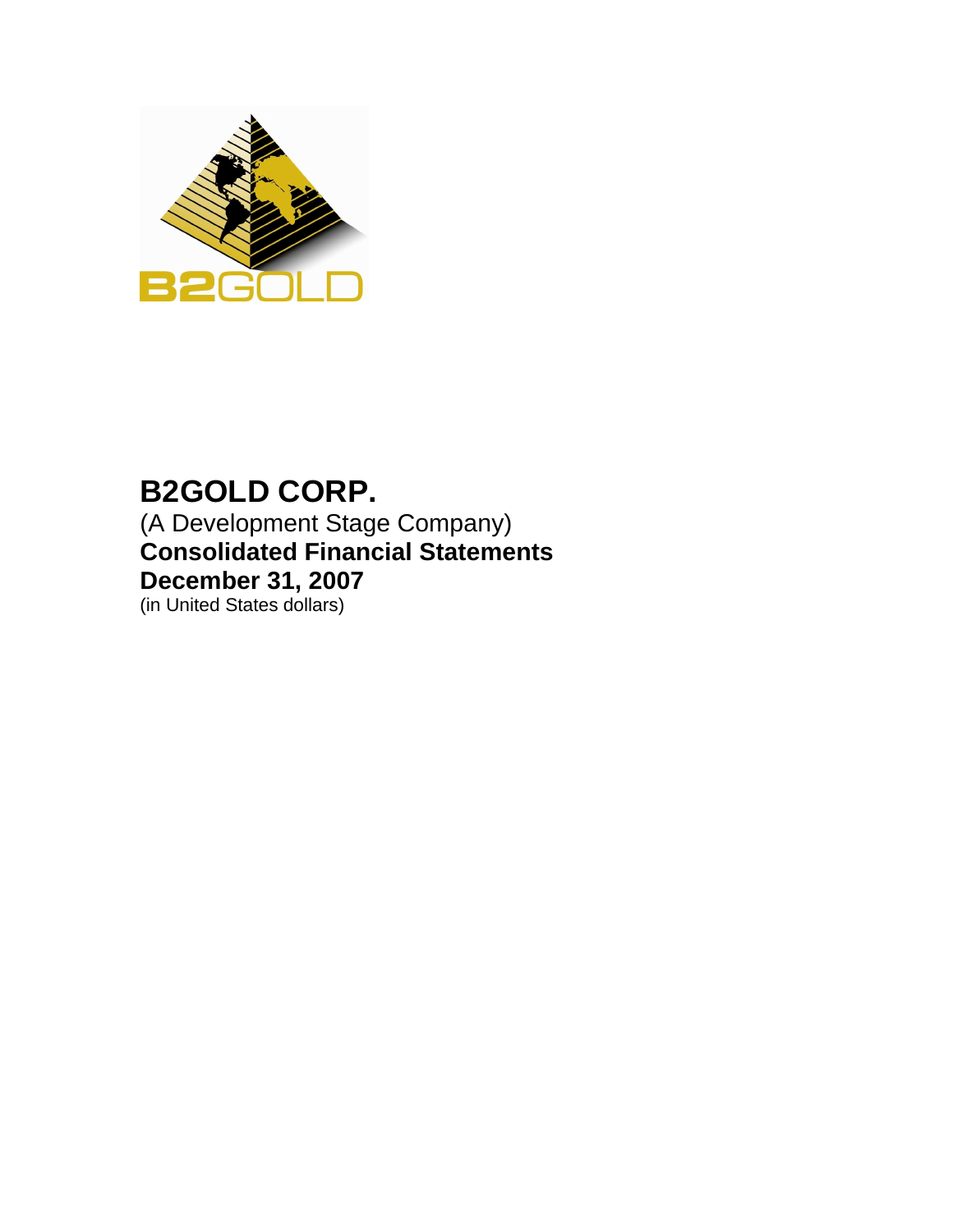**PRICEWATERHOUSE COPERS** 

**PricewaterhouseCoopers LLP Chartered Accountants** PricewaterhouseCoopers Place 250 Howe Street, Suite 700 Vancouver, British Columbia Canada V6C 3S7 Telephone +1 604 806 7000 Facsimile +1 604 806 7806

**Auditors' Report**

To the Shareholders of B2Gold Corp.

We have audited the consolidated balance sheet of B2Gold Corp. as at December 31, 2007, and the consolidated statements of loss and comprehensive loss and cash flows for the period from inception November 30, 2006 to December 31, 2007. These financial statements are the responsibility of the Company's management. Our responsibility is to express an opinion on these financial statements based on our audit.

We conducted our audit in accordance with Canadian generally accepted auditing standards. Those standards require that we plan and perform an audit to obtain reasonable assurance whether the financial statements are free of material misstatement. An audit includes examining, on a test basis, evidence supporting the amounts and disclosures in the financial statements. An audit also includes assessing the accounting principles used and significant estimates made by management, as well as evaluating the overall financial statement presentation.

In our opinion, these financial statements present fairly, in all material respects, the financial position of the Company as at December 31, 2007 and the results of its operations and cash flows for the period from inception November 30, 2006 to December 31, 2007, in accordance with Canadian generally accepted accounting principles.

Pricewaterhouse Coopers LLP

**Chartered Accountants** Vancouver, BC April 25, 2008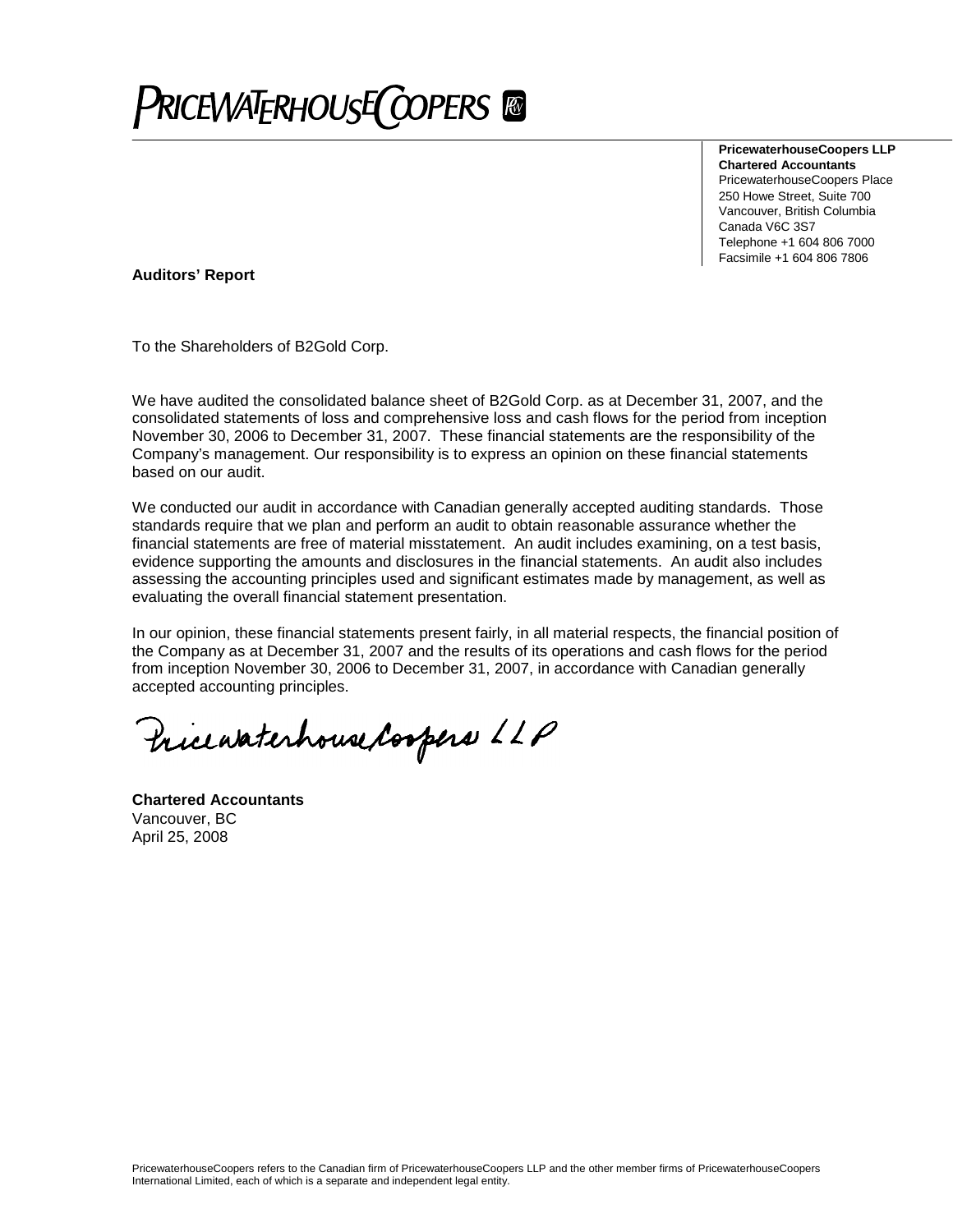## *CONSOLIDATED BALANCE SHEET AS AT DECEMBER 31, 2007*

**(In United States dollars)**

| Assets                                                                                                              |                           |
|---------------------------------------------------------------------------------------------------------------------|---------------------------|
| <b>Current</b>                                                                                                      |                           |
| Cash and cash equivalents<br>Accounts receivable (Note 11)                                                          | \$98,982,803<br>1,078,579 |
| Note receivable from Puma (Note 4)                                                                                  | 2,067,856                 |
| Derivative instrument ("Puma Option") (Notes 2, 4 and 15)                                                           | 3,045,625                 |
| Prepaids                                                                                                            | 104,200                   |
|                                                                                                                     | 105,279,063               |
| Resource property interests (Notes 5, 15 and Schedule)                                                              | 7,251,663                 |
| <b>Gramalote investment</b> (Notes 6 and 15)                                                                        | 17,283,072                |
| Other assets (Note 7)                                                                                               | 825,982                   |
|                                                                                                                     | \$130,639,780             |
| Liabilities                                                                                                         |                           |
| <b>Current</b><br>Accounts payable and accrued liabilities                                                          | \$<br>1,114,726           |
| Accrued Gramalote purchase payment (Note 6)                                                                         | 7,500,000                 |
| Notes payable to Kinross (Notes 4 and 8)                                                                            | 2,572,553                 |
| Related party loans (Notes 9 and 11)                                                                                | 101,839                   |
|                                                                                                                     | 11,289,118                |
| Notes payable to Kinross (Notes 4 and 8)                                                                            | 2,404,254                 |
| Future income tax liabilities (Note 12)                                                                             | 652,028                   |
|                                                                                                                     | 14,345,400                |
| <b>Shareholders' Equity</b>                                                                                         |                           |
| Capital stock (Notes 9 and 15)<br><b>Authorized</b>                                                                 |                           |
| - unlimited number of common shares, without par value<br>- unlimited number of preferred shares, without par value |                           |
| <b>Issued</b><br>- 132,277,500 common shares                                                                        | 117,852,009               |
| Value assigned to stock options and share purchase warrants (Notes $6$<br>and $9)$                                  | 2,638,226                 |
| <b>Deficit</b>                                                                                                      | (4, 195, 855)             |
|                                                                                                                     | 116,294,380               |
|                                                                                                                     | \$130,639,780             |
|                                                                                                                     |                           |
| <b>Commitments</b> (Notes 4,5 6 and 15)<br>Subsequent events (Note 15)                                              |                           |
|                                                                                                                     |                           |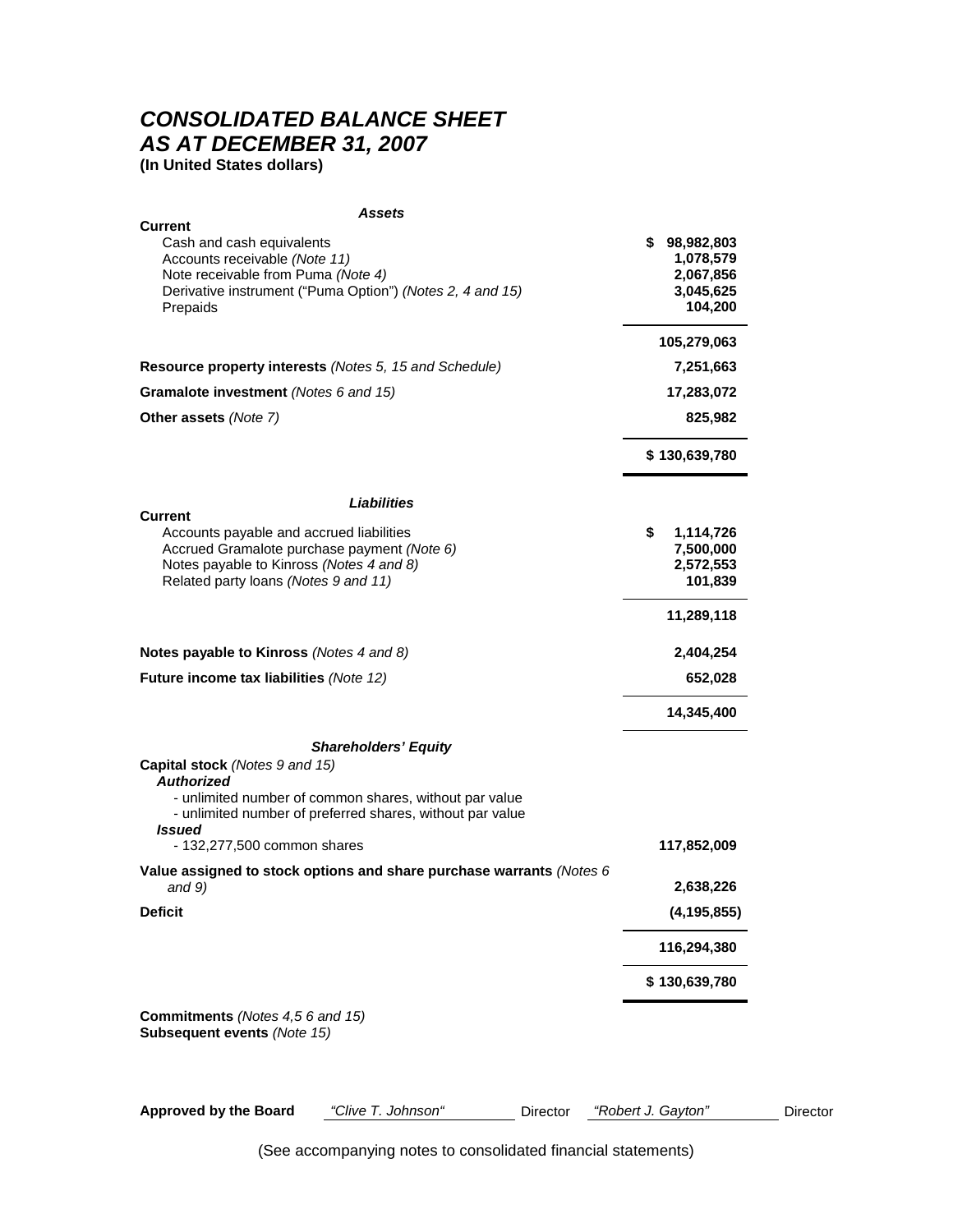## *CONSOLIDATED STATEMENT OF LOSS, COMPREHENSIVE LOSS AND DEFICIT FOR THE PERIOD FROM INCEPTION (NOVEMBER 30, 2006) TO DECEMBER 31, 2007* **(in United States dollars, except shares)**

| <b>Expenses</b><br>Salaries and benefits<br>Travel, meals and entertainment<br>Office and general<br><b>Rent and utilities</b><br>Consulting fees<br>Audit fees<br>Amortization                                                                                                                                                                                       | \$ | 1,598,444<br>646,908<br>554,422<br>467,028<br>352,963<br>166,416<br>46,743                                                  |
|-----------------------------------------------------------------------------------------------------------------------------------------------------------------------------------------------------------------------------------------------------------------------------------------------------------------------------------------------------------------------|----|-----------------------------------------------------------------------------------------------------------------------------|
| Loss before the undernoted expenses (income)                                                                                                                                                                                                                                                                                                                          |    | 3,832,924                                                                                                                   |
| Write-off of resource property interests (Note 5)<br>Foreign exchange gain<br>Interest income<br>Stock-based compensation (Note 9)<br>Interest on notes payable to Kinross (Note 8)<br>Management fees (Note 11)<br>Unrealized loss on derivative instrument ("Puma Option") (Note 2)<br>Loss before income taxes<br>Current income tax<br>Future income tax recovery |    | 2,312,486<br>(1, 551, 184)<br>(537, 297)<br>446,369<br>369,380<br>(273, 669)<br>54,456<br>4,653,465<br>24,128<br>(481, 738) |
| Loss and comprehensive loss for the period/ Deficit,<br>end of period                                                                                                                                                                                                                                                                                                 | S. | 4,195,855                                                                                                                   |
| Basic and diluted loss per common share                                                                                                                                                                                                                                                                                                                               | \$ | 0.13                                                                                                                        |
| Weighted average number of<br>common shares outstanding                                                                                                                                                                                                                                                                                                               |    | 32,384,853                                                                                                                  |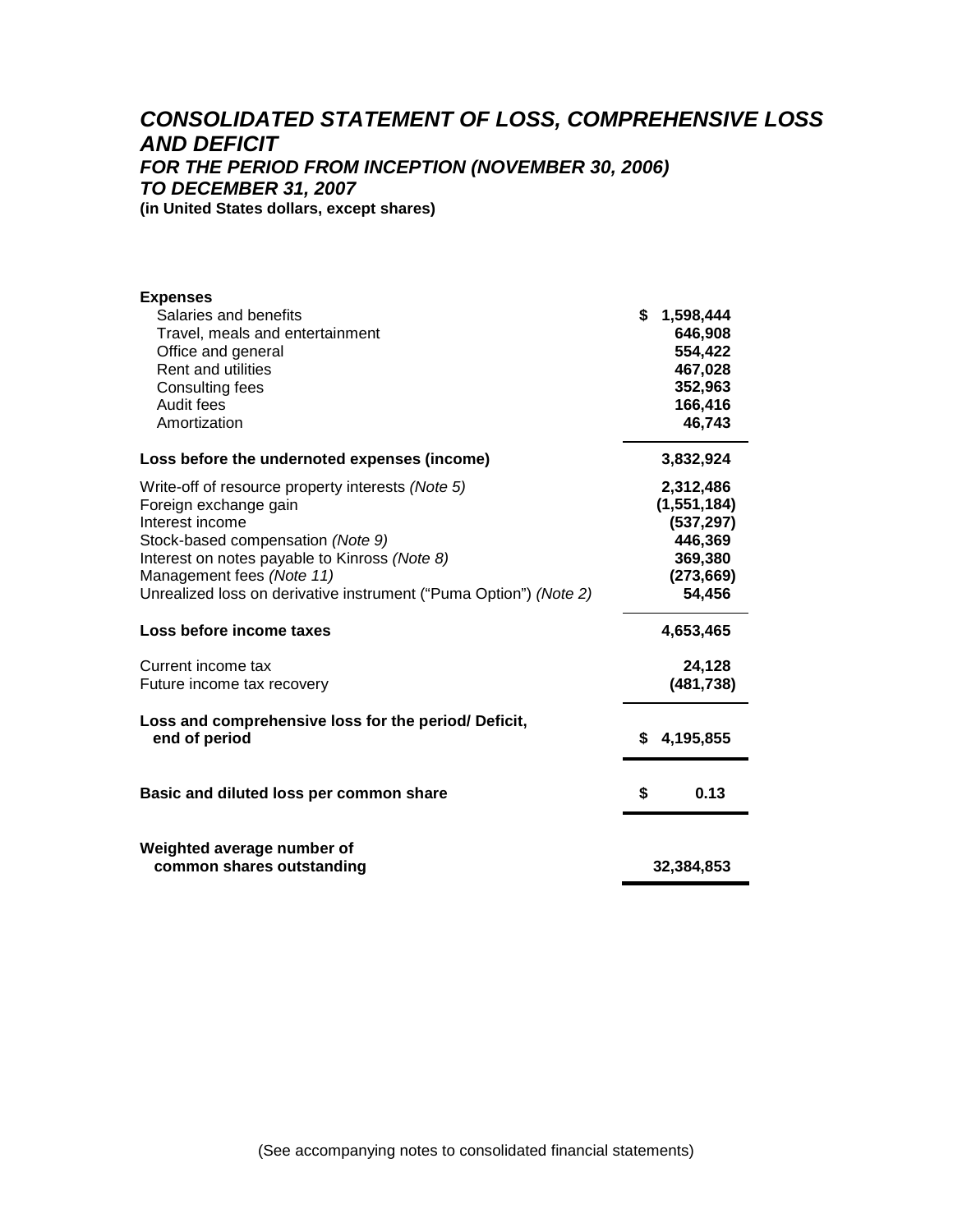#### *CONSOLIDATED STATEMENT OF CASH FLOWS FOR THE PERIOD FROM INCEPTION (NOVEMBER 30, 2006) TO DECEMBER 31, 2007* **(in United States dollars)**

**Operating activities** Loss for the period **\$ (4,195,855)** Non-cash charges (credits) Write-off of resource property interests **2,312,486** Future income tax recovery **(481,737)** Stock-based compensation **446,369** Interest on notes payable to Kinross **369,380** Unrealized loss on derivative instrument ("Puma Option") **54,456** Interest income on note receivable from Puma **(164,178)** Amortization *(Note 7)* **46,743** Changes in non-cash working capital Accounts receivable and prepaids **(1,182,779)** Accounts payable and accrued liabilities **755,045 (2,040,070) Financing activities** Common shares issued for cash, net of issue costs *(Note 9)* **116,927,049** Related party loans, received *(Notes 9 and 11)* **1,535,236** Related party loans, repayments *(Note 11)* **(554,720) 117,907,565 Investing activities** Gramalote investment **(7,701,674)** Colombia properties interest, exploration **(4,958,985)** Repayment of note payable to Kinross **(2,250,266)** Kupol East West licenses, exploration **(1,817,793)** Office furniture and equipment **(198,369)** Colombia Joint Venture Arrangement, cash acquired *(Note 4)* **282,000** Colombia land purchases **(116,571)** Other **(123,034) (123,034) (16,884,692) Increase in cash and cash equivalents 198,982,803** 100 28,982,803 **Cash and cash equivalents, beginning of period - Cash and cash equivalents, end of period \$ 98,982,803**

**Supplementary cash flow information** *(Note 10)*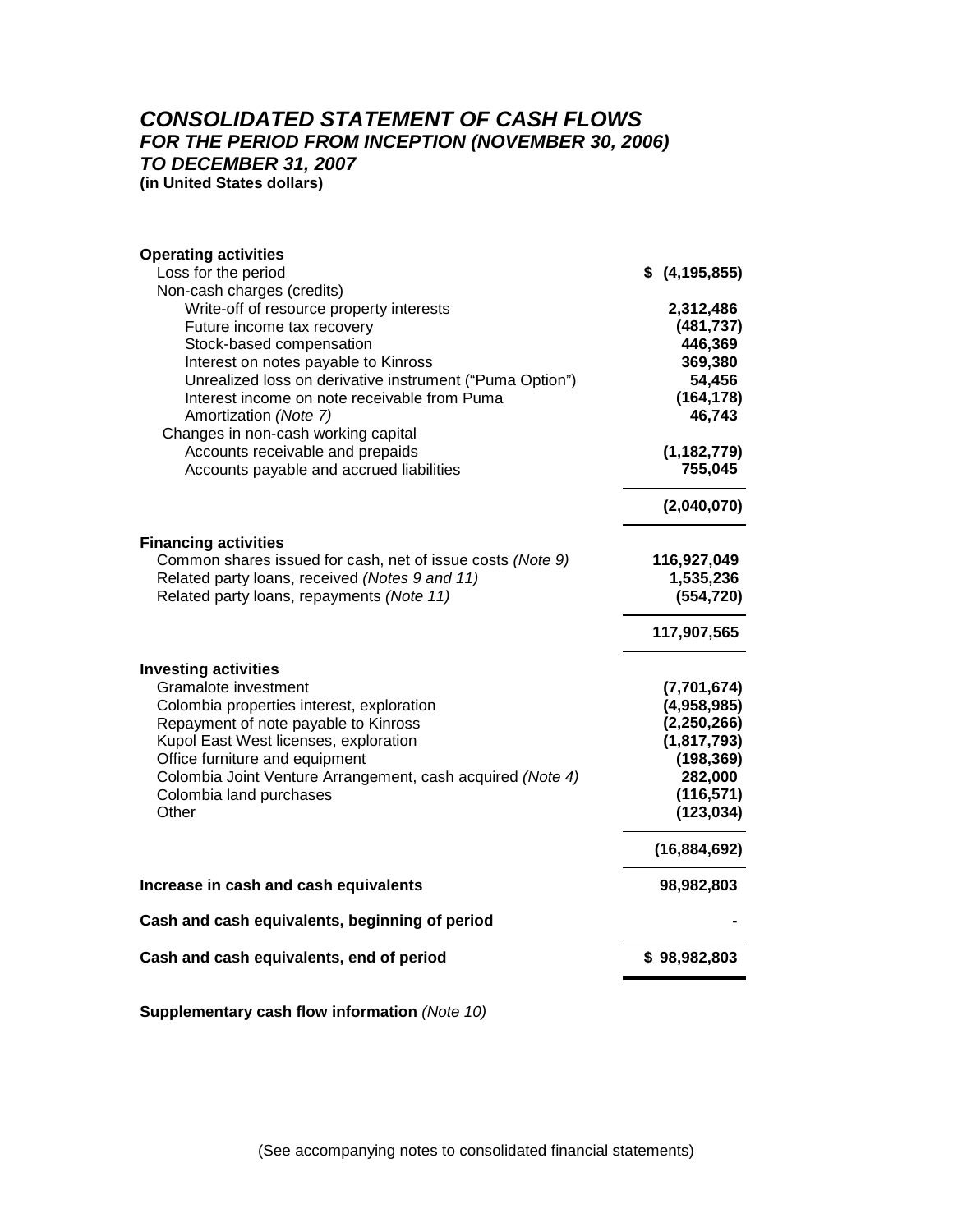#### *1 Nature of operations*

B2Gold Corp. ("B2Gold") was incorporated as a private company under the Business Corporations Act (British Columbia) on November 30, 2006. On December 6, 2007, B2Gold completed its initial public offering *(Note 9)* and listed its common shares for trading on the TSX Venture Exchange.

B2Gold was formed by certain former executives of Bema Gold Corporation. B2Gold and its subsidiary companies (collectively the "Company") is a mineral exploration Company that acquires and explores mineral properties, primarily for gold, in Colombia and Russia. All of the Company's interests relate to mineral properties that are currently at an early stage of exploration, including its Gramalote, Quebradona and Miraflores properties in Colombia and the East and West Kupol licenses in Russia.

## *2 Summary of significant accounting policies*

The Company's consolidated financial statements are prepared in accordance with accounting principles generally accepted in Canada. The United States dollar is the Company's functional currency; accordingly, these consolidated financial statements are expressed in United States dollars.

#### *Principles of consolidation*

These consolidated financial statements include the accounts of B2Gold and its wholly-owned subsidiaries Andean Avasca Resources Inc. ("AARI"), Colombian Ventures Ltd., Avasca Ventures Ltd., BKWE Ventures Limited, Netscout Limited and Graminvest Ventures Limited. Intercompany balances and transactions are eliminated on consolidation.

The Company follows the recommendations in Accounting Guideline 15, "Consolidation of Variable Interest Entities ("VIE")" which establishes the application of consolidation principles to entities that are subject to control on a basis other than ownership of voting interests. The guideline requires the primary beneficiary of a VIE to consolidate the VIE. A VIE is an entity which either does not have sufficient equity at risk to finance its activities without additional subordinated financial support or where the holders of the equity at risk lack the characteristics of a controlling financial interest. The primary beneficiary is the enterprise that will absorb or receive the majority of the VIE's expected losses, expected residual returns, or both. The Company has determined that the trust arrangement under its Incentive Plan identified in Note 9 is a VIE.

#### *Use of estimates*

The preparation of these consolidated financial statements in conformity with generally accepted accounting principles in Canada requires management to make estimates and assumptions that affect the reported amounts of assets and liabilities and disclosures of contingent assets and liabilities at the date of the financial statements and the reported amounts of revenues and expenses during the reporting period. Actual results could differ from those estimates.

#### *Cash and cash equivalents*

Cash and cash equivalents includes cash and money market instruments expected to be capable of prompt liquidation which have an original maturity of three months or less at acquisition. Cash and cash equivalents are designated as "held-for-trading" with changes in fair value recorded in the Statement of Loss.

#### *Resource property interests*

Mineral acquisition, exploration and development costs are capitalized on an individual project basis until such time as the economics of an ore body are defined. If production commences, these costs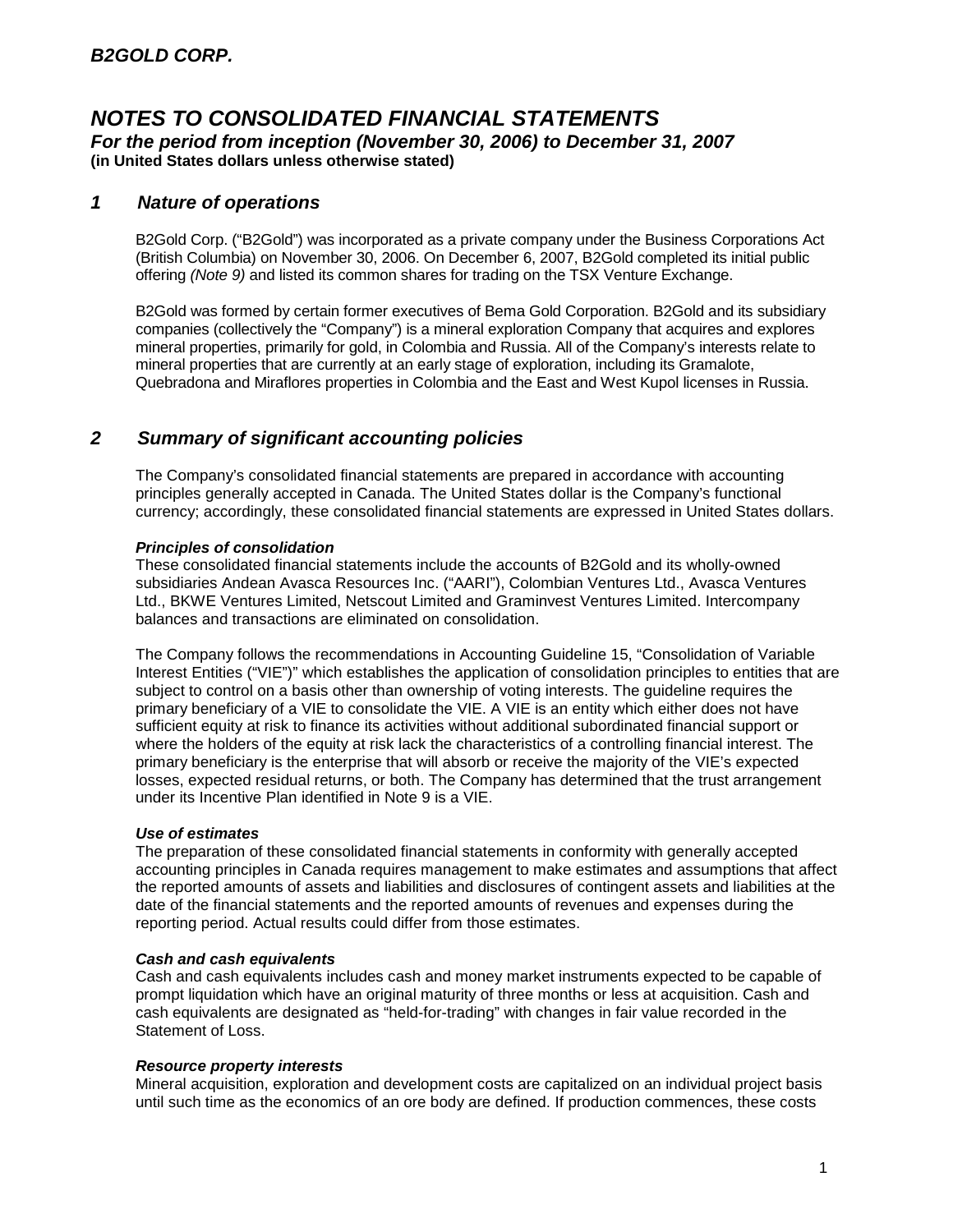would be amortized on a units of production basis over the estimated mineral reserves. Unrecoverable costs for projects determined not to be commercially feasible are expensed in the year in which the determination is made or when the carrying value of the project is determined to be impaired.

#### *Property evaluations*

The Company reviews and evaluates the carrying value of resource property interests when events and circumstances suggest impairment. Where information is available and conditions suggest impairment, estimated future net cash flows are calculated using estimated future prices, proven and probable reserves, resources and operating and capital costs on an undiscounted basis. An impairment charge is recorded if the undiscounted future net cash flows are less than the carrying amount. Reductions in the carrying value, with a corresponding charge to operations, are recorded to the extent that the estimated future net cash flows on a discounted basis are less than the property interest carrying value.

Where estimates of future net cash flows are not available and where other conditions suggest impairment, management assesses whether the carrying value can be recovered. If an impairment is identified, the carrying value of the property interest is written down to its estimated fair value.

Although the Company has taken steps to verify title to mineral properties in which it has an interest, according to industry standards for the current stage of exploration of such properties, these procedures do not guarantee the Company's title. Such properties may be subject to prior undetected agreements or transfers and title may be affected by such defects.

#### *Investments*

Investments classified as available-for-sale are reported at fair market value (or marked to market) based on quoted market prices with unrealized gains or losses excluded from earnings and reported as other comprehensive income or loss. Equity investments classified as available-for-sale that do not have a quoted market price in an active market are measured at cost. Investments classified as heldto-maturity are measured at amortized cost using the effective interest method. Investments in companies over which the Company can exercise significant influence are accounted for using the equity method.

#### *Foreign exchange translation*

The Company's foreign subsidiaries are integrated operations and financial statements stated in foreign currencies are translated using the temporal method. Currency transactions and balances are translated into the reporting currency as follows:

- Monetary items are translated at the rates prevailing at the balance sheet date;
- Non-monetary items are translated at historical rates;
- Revenues and expenses are translated at the average rates in effect during applicable accounting periods except depreciation and amortization which are translated at historical rates; and
- Exchange gains and losses on foreign currency translation are included in operations for the period.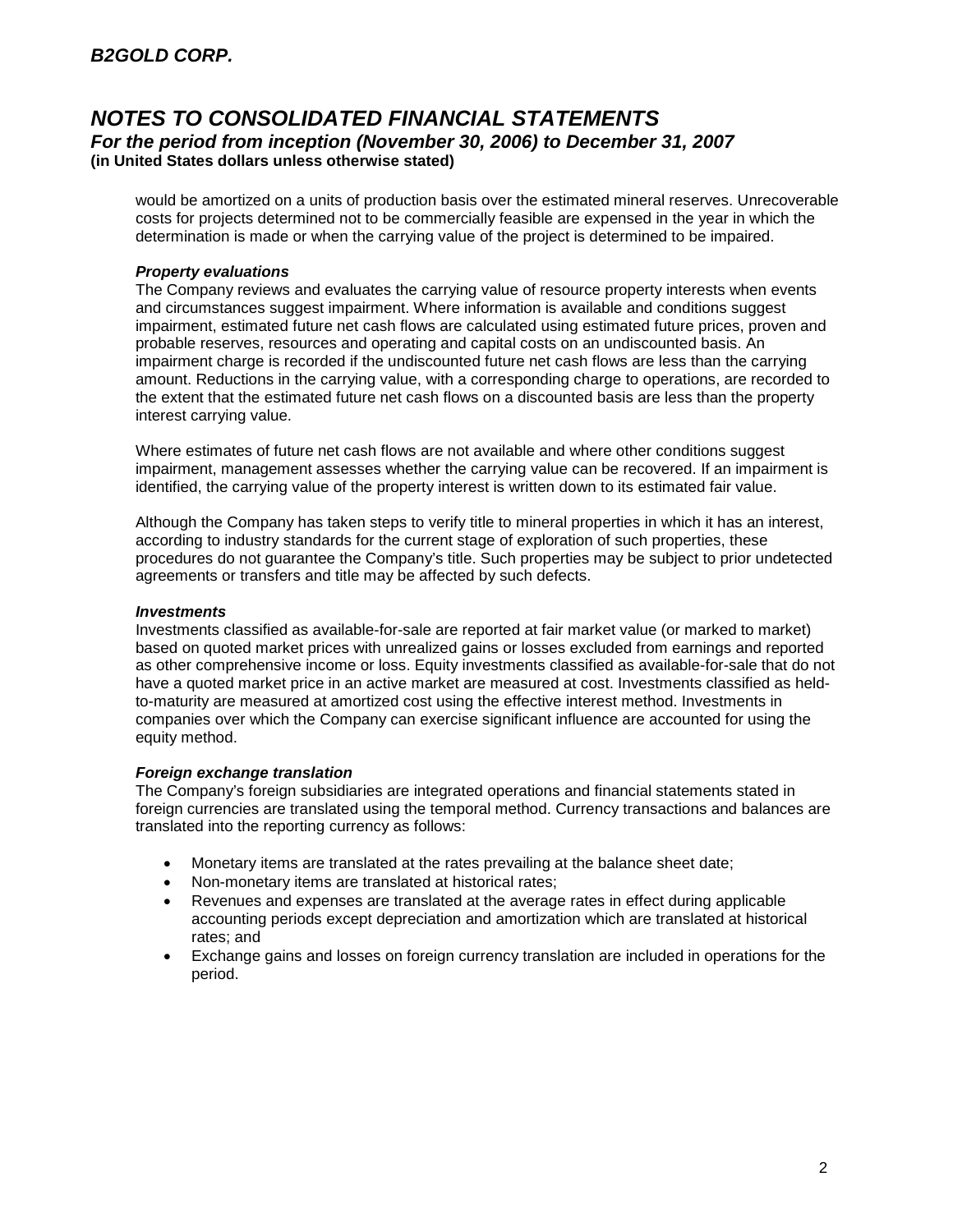#### *Future income taxes*

The Company uses the liability method of accounting for future income taxes. Under this method of tax allocation, future income tax assets and liabilities are recognized for temporary differences between the tax and accounting bases of assets and liabilities as well as for the benefit of losses available to be carried forward to future years for tax purposes. The amount of future income tax assets recognized is limited to the amount that is more likely than not to be realized.

#### *Asset retirement obligations*

The Company recognizes the fair value of a liability for an asset retirement obligation when a reasonable estimate of fair value can be made. The carrying amount of the related long-lived asset is increased by the same amount as the liability.

Changes in the liability for an asset retirement obligation due to the passage of time are measured by applying an effective interest method and recognized as an increase in the liability and an accretion expense in the statement of operations. Changes resulting from revisions to the timing or the amount of the original estimate of undiscounted cash flows are recognized as an increase or a decrease to the carrying amount of the liability and the related long-lived asset. As at December 31, 2007, the Company did not have any asset retirement obligations.

#### *Loss per share*

Basic per share amounts are calculated using the weighted average number of common shares outstanding during the period. Diluted per share amounts are calculated using the treasury-stock method, which assumes that any proceeds from the exercise of options and warrants would be used to purchase common shares at the average market price during the period. The weighted average number of common shares outstanding is adjusted for the net increase in the number of common shares issued upon exercise of the options and warrants. Stock options and warrants are included in the calculation of diluted per share amounts only to the extent that the average market price of the common shares during the period exceeds the exercise price of the options or warrants. When the Company has incurred a loss, the potential shares to be issued from the assumed exercise of options and warrants are not included in the computation of diluted per share amounts since the result would be anti-dilutive.

#### *Stock-based compensation*

Compensation expense for stock options granted are determined based on the estimated fair values of the stock options at the time of grant, the cost of which is recognized over the vesting periods of the respective options (and recorded as a charge to operations or capitalized to resource properties). In the determination of fair values, the Company uses the Black-Scholes option pricing model. Fair values are determined at the time of grant. Consideration received on the exercise of stock options is recorded as share capital.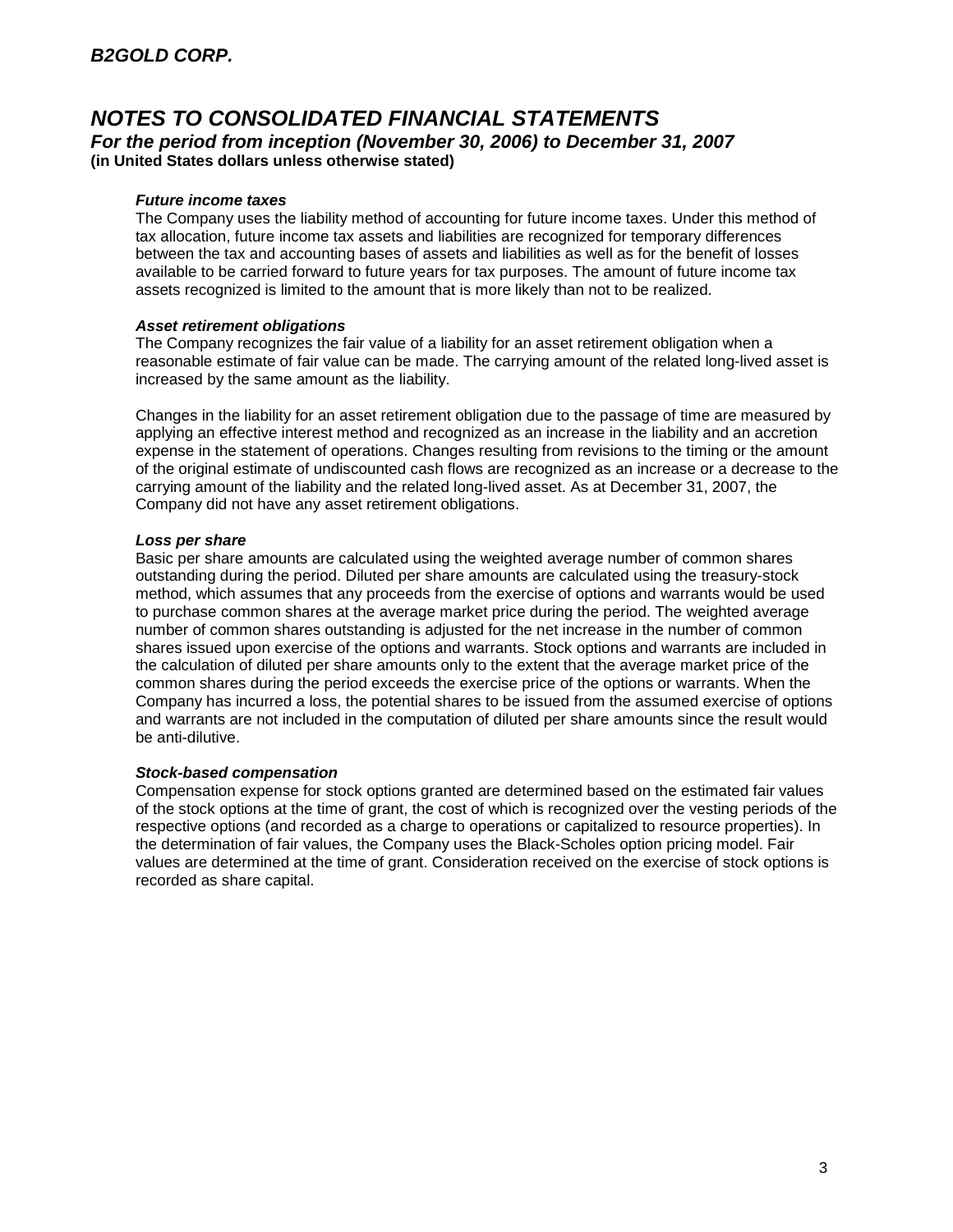#### *Financial instruments*

Effective November 30, 2006, the Company adopted the following three new accounting standards and related amendments to other standards on financial instruments issued by the Canadian Institute of Chartered Accountants ("CICA").

*Financial Instruments – Recognition and Measurement (Section 3855)*

This standard sets out criteria for the recognition and measurement of financial instruments for fiscal years beginning on or after October 1, 2006. This standard requires all financial instruments within its scope, including derivatives, to be included on a company's balance sheet and measured either at fair value or, in certain circumstances, at cost or amortized cost. Changes in fair value are to be recognized in the statements of operations or other comprehensive income. All financial assets and liabilities are recognized when the entity becomes a party to the contract.

All financial instruments are classified into one of the following five categories: held for trading, held-to-maturity, loans and receivables, available-for-sale financial assets, or other financial liabilities. Initial and subsequent measurement and recognition of changes in the value of financial instruments depend on their initial classification:

- Held-to-maturity investments, loans and receivables, and other financial liabilities are initially measured at fair value and subsequently measured at amortized cost.
- Available-for-sale financial assets are measured at fair value. Revaluation gains and losses are included in other comprehensive income until the asset is removed from the balance sheet.
- Held-for-trading financial instruments are measured at fair value. All gains and losses are included in net earnings/ loss in the period in which they arise.
- All derivative financial instruments are classified as held-for-trading financial instruments and are measured at fair value. All gains and losses are included in net earnings/ loss in the period in which they arise.

In accordance with this new standard, the Company has classified its financial instruments as follows:

- Cash and cash equivalents have been designated as "held-for-trading".
- Accounts receivable and the note receivable from Consolidated Puma Minerals Corp. ("Puma")*(Note 4)* are "receivables", initially valued at fair value and subsequently measured at amortized cost.
- Puma Option *(Note 4)*, is a derivative instrument (as the value of the option changes with the underlying market price of Puma common shares) and as such is classified as held-for-trading. Derivatives are recorded on the balance sheet at fair value with mark-to-market adjustments included in net income/ loss.
- The Company's Gramalote investment *(Note 6)* has been classified as available-for-sale, and accordingly was initially recorded at its fair market value, which approximated cost. There is no quoted market price in an active market for the investment in Gramalote, and accordingly, this investment will be measured at cost.
- Accounts payable and accrued liabilities, the accrued Gramalote purchase payment and notes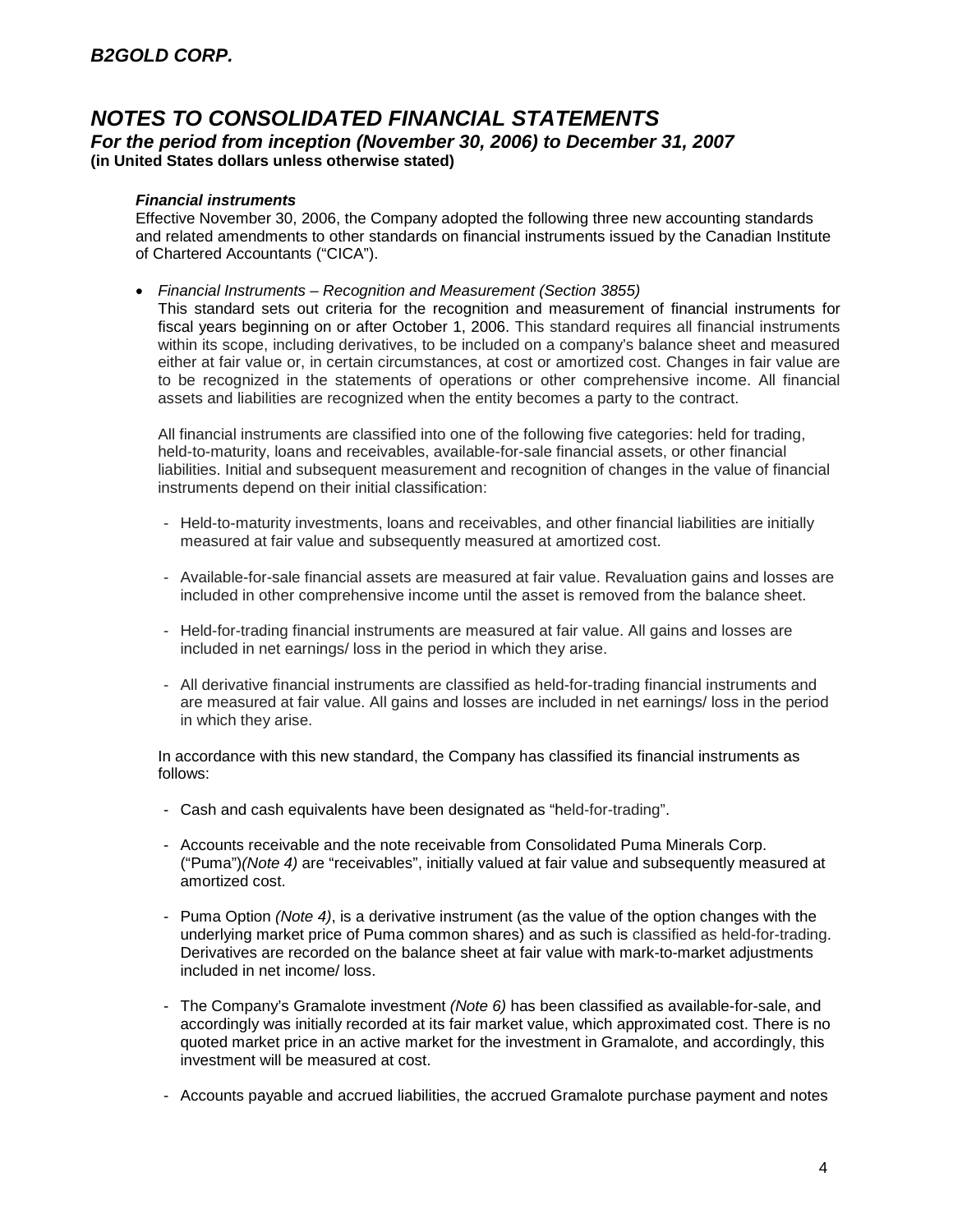payable to Kinross *(Note 4)* have been designated as "other financial liabilities", initially valued at fair value and subsequently measured at amortized cost.

*Comprehensive Income (Section 1530)*

Comprehensive income is the change in shareholders' equity during a period from transactions and other events from non-owner sources. This standard requires certain gains and losses that would otherwise be recorded as part of net earnings to be presented in other "comprehensive income" until it is appropriate to recognize them in net earnings/ loss. This standard requires the presentation of comprehensive income, and its components in a separate financial statement that is displayed with the same prominence as the other financial statements.

As at December 31, 2007, no items had been included in other comprehensive income and as a result the adoption of Section 1530 has had no impact on the Company's consolidated financial statements.

*Hedging (Section 3865)*

This new standard specifies the circumstances under which hedge accounting is permissible and how hedge accounting may be performed. The Company currently does not apply hedge accounting to its derivate instrument.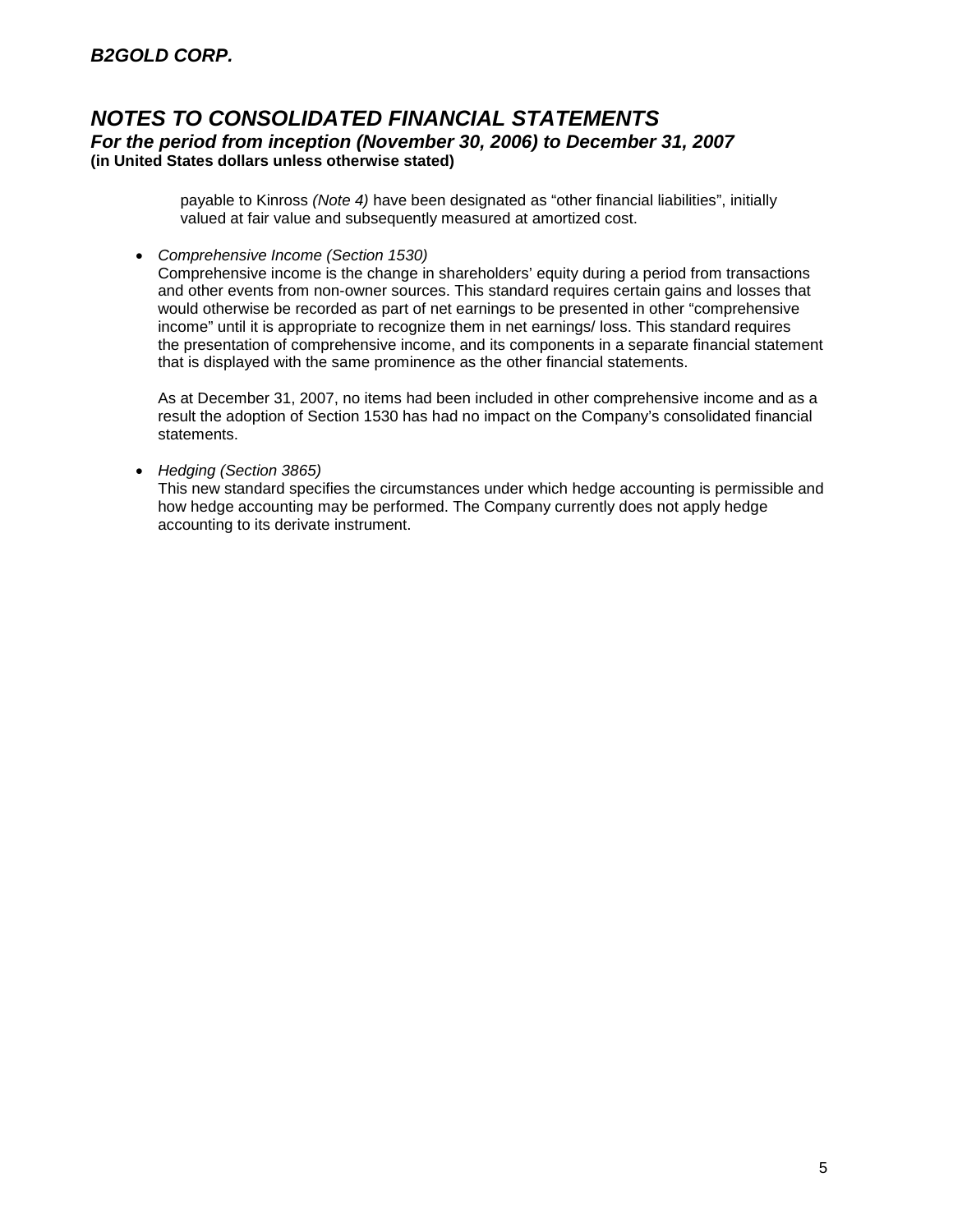*For the period from inception (November 30, 2006) to December 31, 2007* **(in United States dollars unless otherwise stated)**

#### *3 New Accounting Pronouncements in Canada*

#### *Capital Disclosures (Section 1535)*

This standard requires disclosure of an entity's objectives, policies and processes for managing capital, quantitative data about what the entity regards as capital and whether the entity has complied with any capital requirements and, if it has not complied, the consequences of such noncompliance. This standard is effective for the Company for interim and annual periods relating to fiscal years beginning on or after January 1, 2008. The Company is currently evaluating the effects of adopting this standard.

#### *Financial Instruments – Disclosure (Section 3862) and Presentation (Section 3863)*

These standards replace CICA 3861, Financial Instruments – Disclosure and Presentation. They increase the disclosures currently required, which will enable users to evaluate the significance of financial instruments for an entity's financial position and performance, including disclosures about fair value. In addition, disclosure is required of qualitative and quantitative information about exposure to risks arising from financial instruments, including specified minimum disclosures about credit risk, liquidity risk and market risk. The quantitative disclosures must provide information about the extent to which the entity is exposed to risk, based on information provided internally to the entity's key management personnel. This standard is effective for the Company for interim and annual periods beginning on or after January 1, 2008. The Company is currently evaluating the effects of adopting this standard.

#### *General standards on financial statement presentation (Section 1400)*

CICA 1400 has been amended to include requirements to assess and disclose an entity's ability to continue as a going concern. The changes are effective for interim and annual financial statements beginning on or after January 1, 2008. The Company does not expect the adoption of these changes to have an impact on its consolidated financial statements.

#### *Goodwill and Intangible Assets (Section 3064)*

Section 3064 establishes revised standards for recognition, measurement, presentation and disclosure of goodwill and intangible assets. Concurrent with the introduction of this standard, the CICA withdrew EIC–27, "Revenues and Expenses During the Pre-operating Period". As a result of the withdrawal of EIC–27, companies will no longer be able to defer costs and revenues incurred prior to commercial production at new mine operations. The changes are effective for interim and financial statements beginning January 1, 2009.

#### *Accounting Changes (Section 1506)*

Effective January 1, 2007, the Company adopted the revised CICA Section 1506 "Accounting Changes" which require that: (i) voluntary changes in accounting principles can be made if, and only if, the changes result in more reliable and relevant information, (ii) changes in accounting policies are accompanied by disclosures of prior period amounts and justification for the change, and (iii) for changes in estimates, the nature and amount of the change should be disclosed. The Company has not made any voluntary change in accounting principles since the adoption of the revised standard.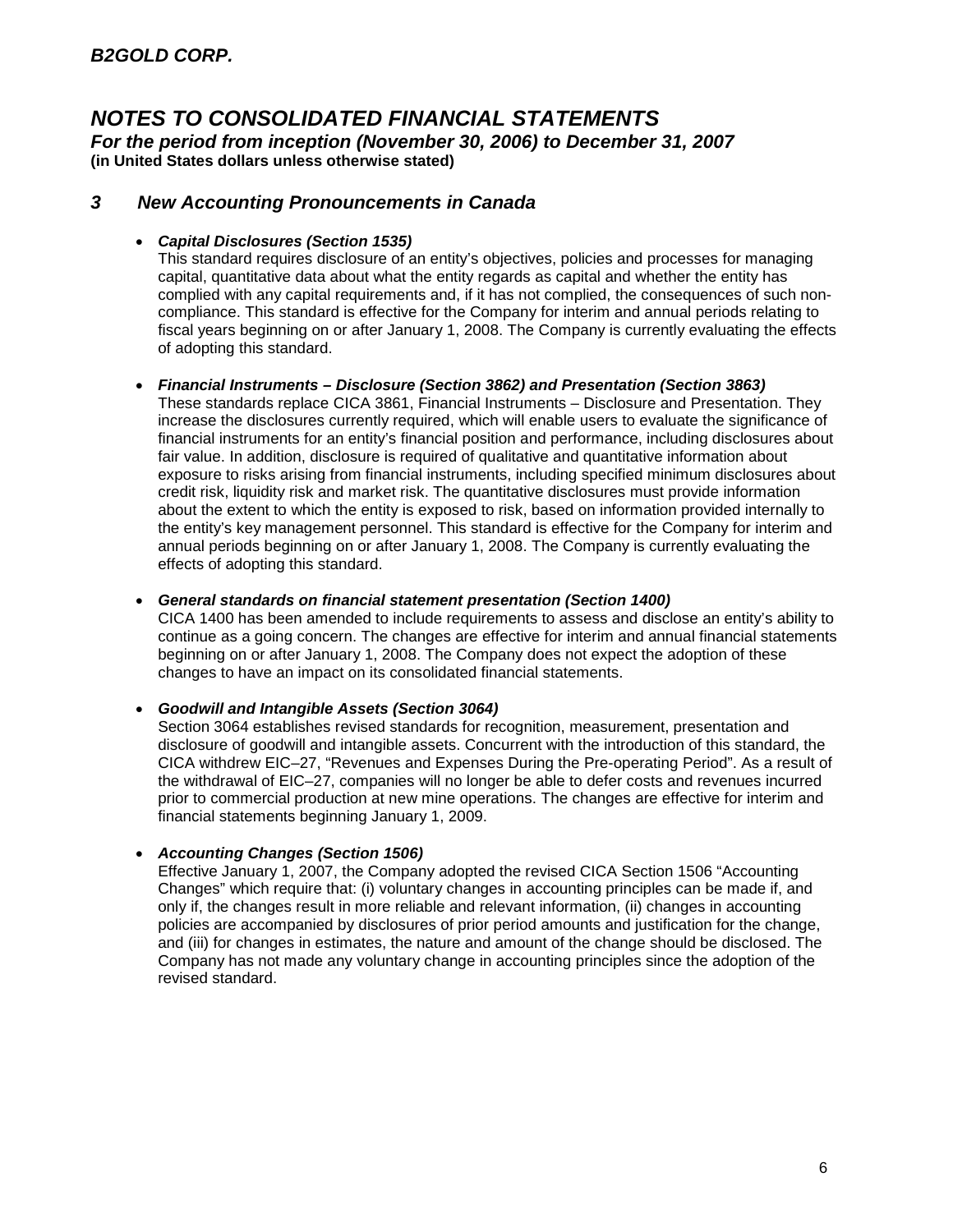*For the period from inception (November 30, 2006) to December 31, 2007* **(in United States dollars unless otherwise stated)**

## *4 B2Gold/ Kinross Gold transaction*

On November 6, 2006, Bema Gold Corporation ("Bema") and Kinross Gold Corporation ("Kinross Gold") announced that their respective Boards of Directors had unanimously approved Kinross Gold's acquisition of Bema. The acquisition of Bema by Kinross Gold was completed on February 27, 2007 by way of a shareholder-approved plan of arrangement (the "Arrangement"). In connection with the completion of the Arrangement transaction between Bema and Kinross Gold in February 2007, the Company acquired certain assets ("Non-Russian Assets") pursuant to a purchase and sale agreement (the "Purchase Agreement") among Kinross Gold, White Ice Ventures Limited (a wholly-owned Bema subsidiary), 6674321 Canada Inc. (a wholly-owned Bema subsidiary) ("Kinross") and the Company. The consideration paid for the Non-Russian Assets was \$7.5 million, financed primarily by the issuance of three promissory notes totalling \$7,453,717 to Kinross and also by the issuance of 2,722,500 shares of B2Gold common stock at a price of Cdn.\$0.02 per share.

Pursuant to the terms of the Purchase Agreement, on February 26, 2007 (the closing of the Non-Russian transaction) the Company acquired the following Non-Russian Assets:

- *Colombia Joint Venture Arrangement* All of Bema's interest in a recently established Colombian joint venture arrangement with AngloGold Ashanti Limited ("AGA") *(Note 5)*.
- *Puma Option*

An option ("Puma Option") to purchase all or any part of the 17,935,310 common shares in the capital of Puma held by Kinross at any time up to February 27, 2008 at a price equal to the 30 day volume-weighted average price of Puma common shares on the TSX Venture Exchange at the time of exercise, less 10%.

*Note receivable from Puma*

All of the indebtedness totalling \$1,887,867 ("Puma Note") owed by Puma to Kinross as at February 26, 2007. The Puma Note is unsecured, denominated in United States dollars, bears interest at the prime lending rate plus 2% and is payable to the Company on demand after February 26, 2008.

 *Leasehold assets and Colombia land* Certain leasehold improvements, furniture and equipment owned by Kinross.

On February 26, 2007, Kinross assigned to the Company all of its rights pursuant to the lease of Bema's head office premises. In addition, the Company, as tenant, and a subsidiary of Kinross Gold, as subtenant, entered into a sublease for a portion of the premises presently constituting the Company's head office.

Colombia land, located mainly on the La Mina property *(Note 7)*, is held for the purpose of securing access to the La Mina property for drilling.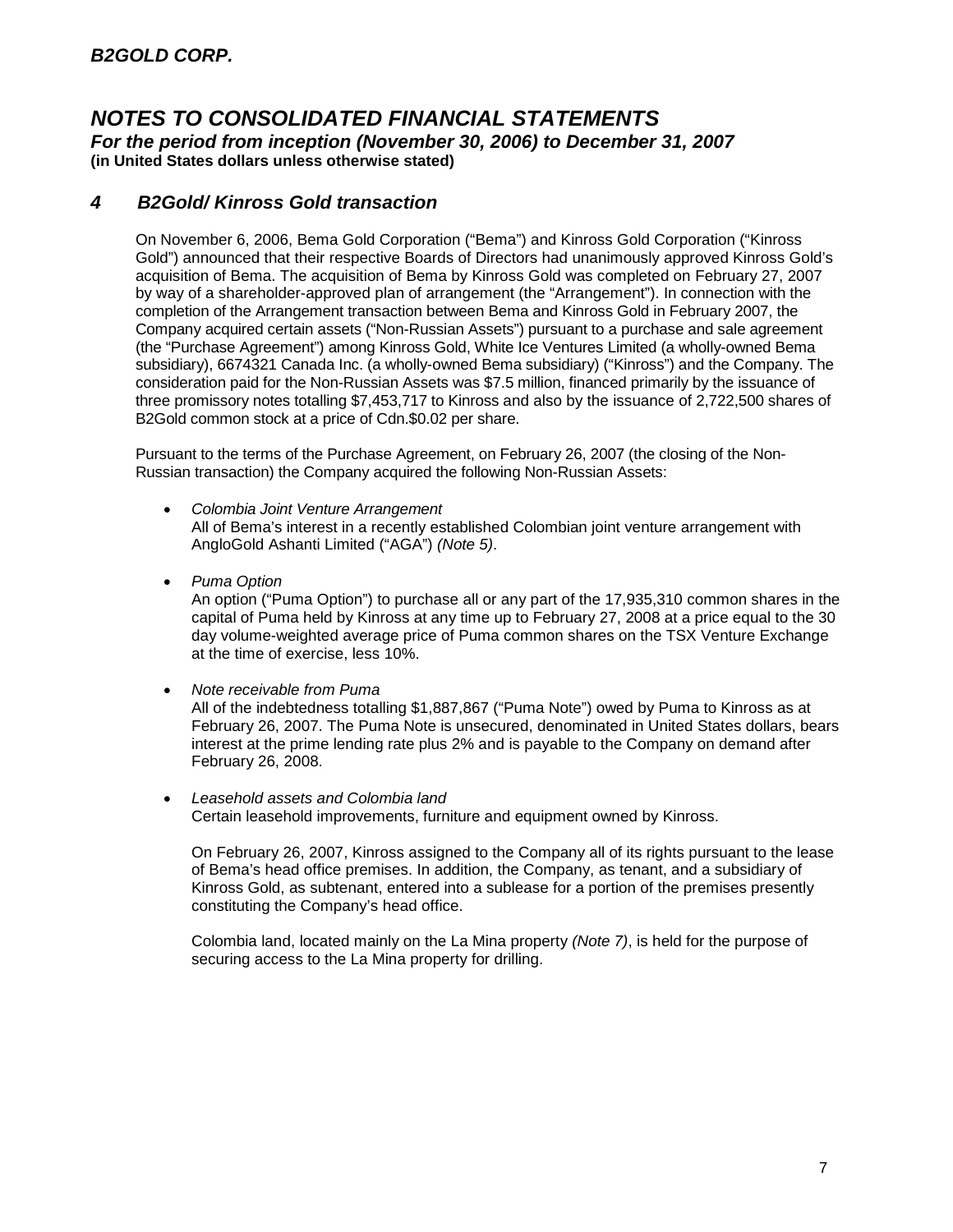For the purposes of these consolidated financial statements, the purchase consideration has been allocated to the fair value of the Non-Russian Assets acquired as follows:

|                                                                                                                                                                                                                                                           | S                                                            |
|-----------------------------------------------------------------------------------------------------------------------------------------------------------------------------------------------------------------------------------------------------------|--------------------------------------------------------------|
| Purchase price:<br>Promissory notes issued, principal amount (Note 8)<br>Less imputed interest, as at February 26, 2007                                                                                                                                   | 7,453,717<br>(596, 024)                                      |
| 2,722,500 common shares of B2Gold<br>Transaction costs                                                                                                                                                                                                    | 6,857,693<br>46,283<br>93,304                                |
| Total purchase price                                                                                                                                                                                                                                      | 6,997,280                                                    |
| Fair value of assets/ (liabilities) acquired:<br>Derivative instrument ("Puma Option")<br>Puma note receivable<br>Colombia Joint Venture Arrangement (including cash of \$282,000)<br>Leasehold assets and Colombia land<br>Future income tax liabilities | 3,100,081<br>1,903,678<br>2,063,162<br>412,097<br>(481, 738) |
| Total fair value of assets acquired                                                                                                                                                                                                                       | 6,997,280                                                    |

The Purchase Agreement also provided for the acquisition of 50% of Bema's 75% interest in a joint venture (37.5% overall interest) that will have an indirect interest in the Kupol East and West Licenses *(Note 5)*. The Company has reserved for issuance an additional 2,722,500 common shares, which are expected to be issued to Kinross, together with a promissory note in the aggregate amount of approximately \$7.4 million, upon the completion of the acquisition of the Company's interest in the East and West Kupol licenses. Closing is subject to the receipt of certain consents and the completion of transfers and other steps relating to the transfer of the Kupol East and West licenses to a Russian subsidiary of Chukotka Mining and Geological Company ("CMGC") (75% owned by Bema and 25% owned by the Government of Chukotka). The Company and Kinross Gold are currently in negotiations with a company controlled by agencies of the Government of Chukotka ("CUE") to reach agreement on the amount of CUE's ownership interest and other aspects of the anticipated joint venture.

The Purchase Agreement also included an option granted by the Company to Kinross, that in the event of an initial public offering by the Company, Kinross would have the right to purchase the number of common shares at the initial public offering price such that Kinross and its affiliates would own up to 19.9% of the total issued and outstanding B2Gold common shares. In addition, the Company granted to Kinross a pre-emptive right to maintain a 9.9% equity interest in B2Gold until February 27, 2008 (at the same price at which such shares are issued to third party purchasers).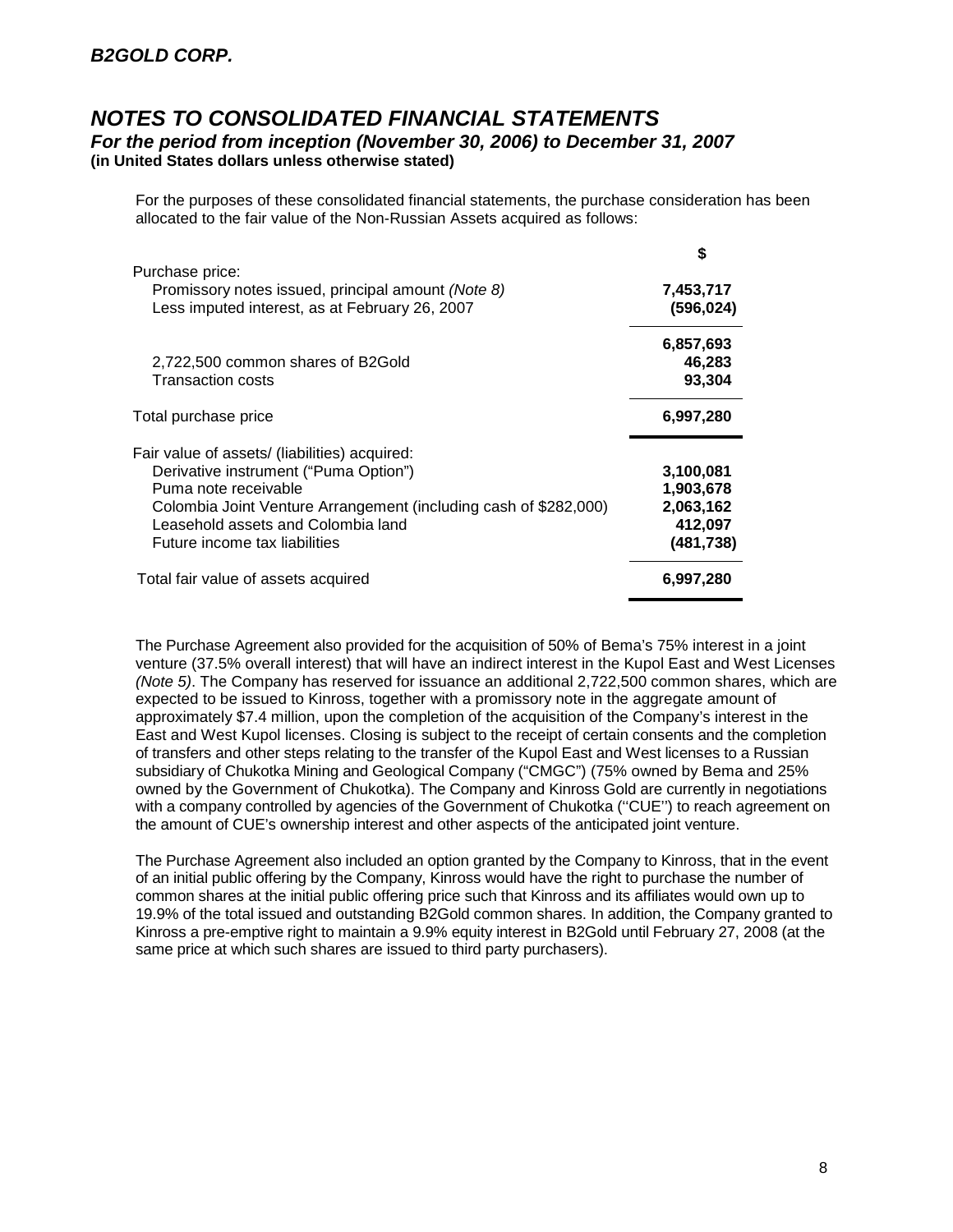*For the period from inception (November 30, 2006) to December 31, 2007* **(in United States dollars unless otherwise stated)**

### *5 Resource property interests*

#### *Colombia Joint Venture Arrangement*

On November 8, 2006, AGA, Sociedad Kedadha S.A. ("Kedadha") (a subsidiary of AGA), Bema and Andean Avasca Resources Inc. ("AARI") (then a wholly-owned subsidiary of Bema) entered into a Relationship, Farm-out and Joint Venture Agreement (the "JVA") to jointly explore mineral opportunities in Colombia (the Area of Mutual Interest). On February 26, 2007, pursuant to the Purchase Agreement, the Company acquired all of the shares of AARI, and all the rights, interests and obligations of Bema under the JVA were assigned to and assumed by the Company *(Note 4)*. Subsequent to December 31, 2007, the Company entered into a binding memorandum of agreement ("MOA") with AGA, in which the parties agreed to amend certain terms of the JVA *(Note 15)*.

Pursuant to the JVA (dated November 8, 2006 and as amended September 28, 2007), AARI may earn a joint venture interest in certain properties located in northern and southern Colombia by performing exploration work, including drilling, on the following properties (individually, a "Property" and collectively, the "Properties"): Quebradona (effective March 6, 2006), La Mina (effective March 6, 2006), San Martin de Loba (effective March 6, 2006), San Carlos (effective March 6, 2006), Miraflores (effective April 24, 2007), Narino (effective July 1, 2007), San Luis (effective September 1, 2007) and Cauca (effective October 1, 2007). The Company may earn an interest in one or more of these Properties by advancing the Property to the drilling stage and completing a minimum of 3,000 meters (increased to 5,000 meters pursuant to the MOA) of drilling within two years of the effective date, or as such date may be extended. Upon completing these requirements (the "Earn-in Requirements") in respect of a Property, the JVA provides that the Company and AGA will form a joint venture in respect of the Property, whereby the Company and AGA will be entitled to 51% and 49% interests in the Property, respectively, subject to the following options of AGA.

Once AARI has completed its Earn-in Requirement, AGA will have the following options for each Property:

- (i) contribute to project expenditures based on a 51% interest and manage the project;
- (ii) fund all project expenditures including the Company's share to the completion of a feasibility study;
- (iii) contribute to project expenditure based on its 49% interest in the Property; or
- (iv) not contribute to project expenditure.

If AGA elects either option (i) or (ii), it will be the joint venture manager for the project. Furthermore, its interest will be adjusted such that under option (i) AGA will be entitled to a 51% interest and under option (ii) it will be entitled to a 65% interest in the Property. If AGA elects either option (iii) or (iv), the Company will be the joint venture manager of the project and maintain its 51% interest or, if AGA elects not to contribute, acquire additional interests. Subject to a sole funding election by AGA or an election by either party not to contribute (with a corresponding reduction of its interests), the JVA provides that each of the parties must make contributions to meet project expenditures based on their respective interests in the joint venture for each Property.

The JVA also provides for certain potential rights between the parties to acquire additional interests in other third-party or AGA properties within the Area of Mutual Interest. AGA has agreed (upon AARI satisfying its Earn-in Requirement in respect of a Property) to offer the Company its interest or rights to an interest in other joint ventures, if it elects not to pursue such projects and to offer a 51% interest in AGA projects in which it has expended at least \$1 million and has discontinued exploration. The Company can earn a 51% interest by spending an amount at least equal to the greater of previous AGA expenditures on the project or \$1 million within two years of the offer date. The Company is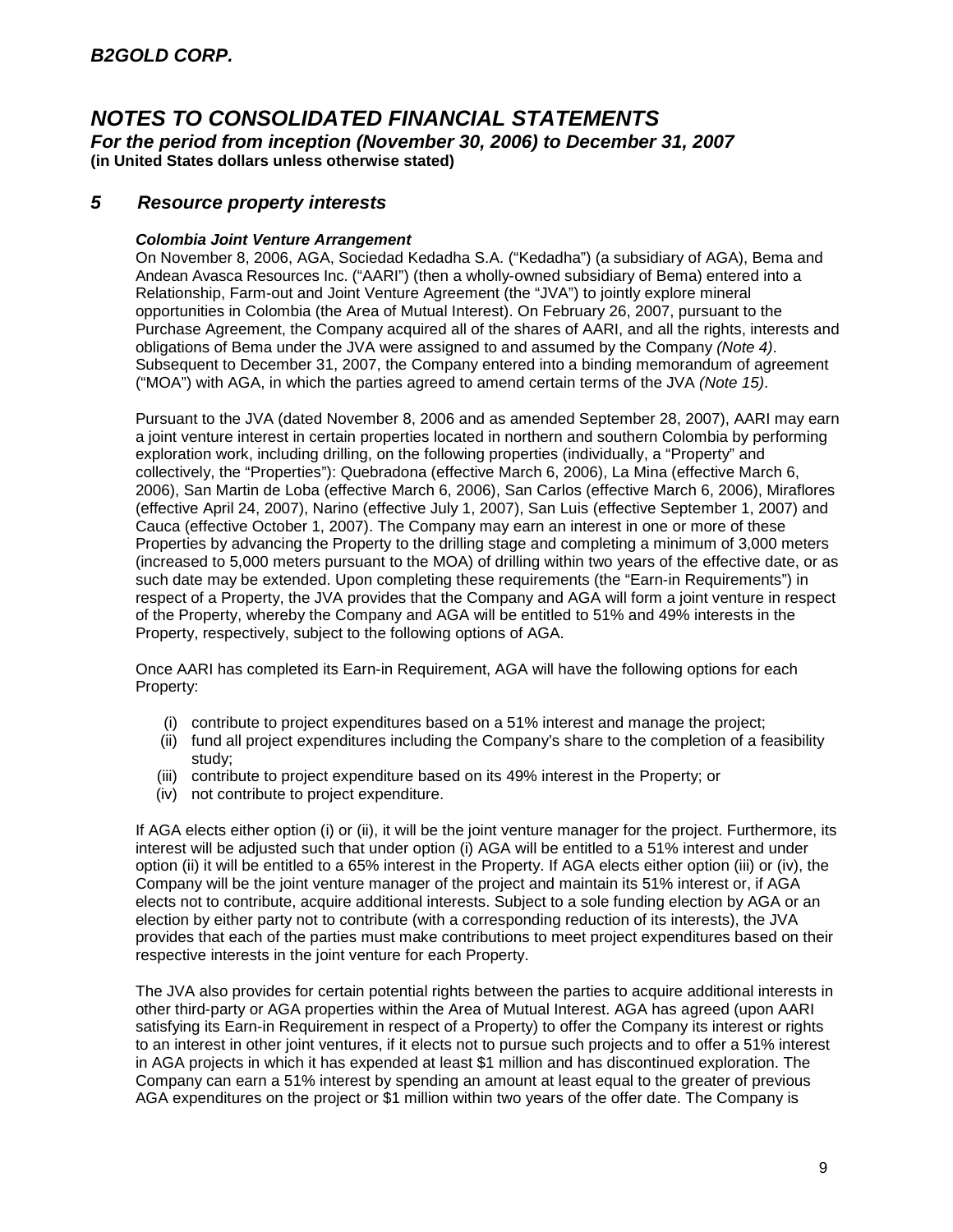required to advise Kedahda of mining opportunities within the Area of Mutual Interest and Kedahda will have the first right to acquire a 75% interest in such opportunities.

The JVA had contemplated that the Company will cause AARI to be listed on a recognized stock exchange by November 8, 2008. Under the JVA, the Company granted to AGA the right to receive not less than 20% of AARI's equity securities (and carrying not less than 20% of the votes for the election of directors, calculated on a fully diluted basis immediately following the listing of AARI on a prescribed stock exchange on the listing date), together with one half common share purchase warrant for each common share offered to AGA (with each such common share purchase warrant exercisable within three years of the listing date at a price 33% above the initial public offer price) following the listing of AARI on a recognized stock exchange (for no additional consideration other than in consideration of the properties that AGA is providing under the JVA). Pursuant to the terms of the MOA *(Note 15)*, the parties agreed to terminate AGA's right to acquire 20% of the voting shares of AARI and to terminate the Company's obligation with respect to the listing of AARI's shares.

During 2007, the Company elected not to continue with the San Martin de Loba and San Carlos properties and as a result wrote-off related acquisition and exploration costs totalling \$1,297,462 and \$1,015,024, respectively.

The Company is also responsible for making the following cash payments to the underlying ("original") property vendors with respect to the Miraflores, La Mina, and San Luis properties (these payments are at the Company's discretion and are based upon available financial resources and the exploration merits of the properties which are evaluated on a periodic basis):

 Miraflores: (i) 420,000,000 pesos (\$210,000) on October 25, 2007 (paid), (ii) 480,000,000 pesos (\$238,000\*) on April 25, 2008, (iii) 520,000,000 pesos (\$258,000\*) on October 25, 2008, (iv) 600,000,000 pesos (\$298,000\*) on April 25, 2009, (v) 820,000,000 pesos (\$407,000\*) on October 25, 2009 and (vi) 3,570,000,000 pesos (\$1,772,000\*) on April 25, 2010.

*\* converted to United States dollars based on the Colombian peso/ United States dollar exchange rate at December 31, 2007.*

- La Mina: (i) \$50,000 on November 20, 2007 (paid), (ii) \$50,000 on May 20, 2008 and (iii) \$1,000,000 thirty days after completion of a pre-feasibility study.
- San Luis: (i) \$75,000 on June 6, 2008, (ii) \$150,000 on June 6, 2009, (iii) \$200,000 on June 6, 2010, (iv) \$350,000 on June 6, 2011, (v) \$1,625,000 on June 6, 2013.

At December 31, 2007, the Company had not completed the Earn-in Requirements on any of the Properties described above and consequently had no joint ventures with AGA.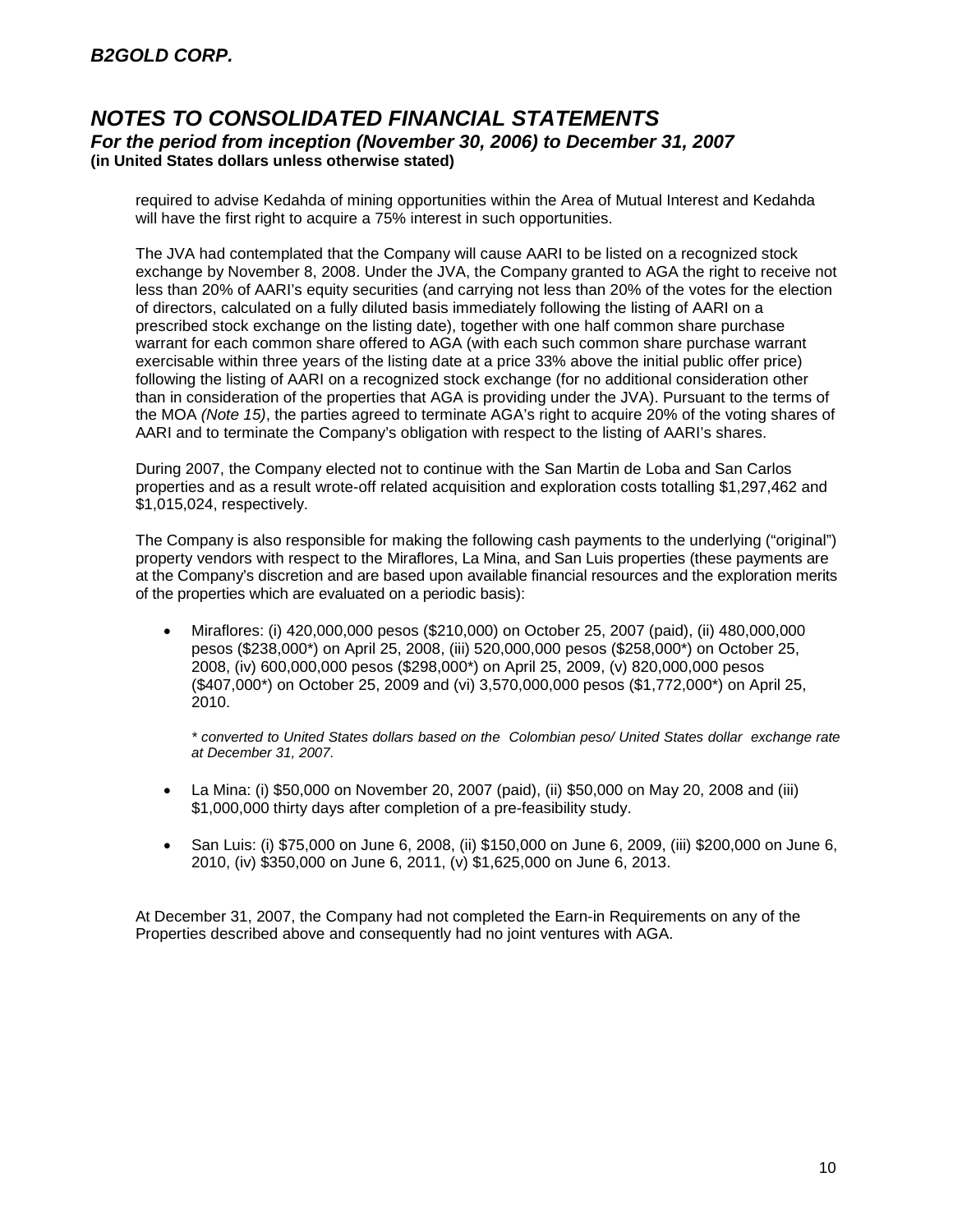#### *Kupol East and West Exploration Licenses (surrounding ground to the Kupol Mine)*

The Kupol East and West Licenses are located in northeastern Russia. These Licenses surround the Kupol Mine which Bema has been developing since 2003. Titles to the Kupol East and West Licenses were granted to CMGC on August 25, 2006 and have a term of 25 years. The Company commenced exploration on the Kupol East and West projects in February 2007 from the date of registration of the Licenses.

The Company is currently negotiating a joint venture agreement (the "Kupol JV Agreement") relating to the exploration, development and mining of gold and silver in Chukotka Autonomous Region, covered by the East and West Kupol Licenses. Provided that final agreement is reached on the Kupol JV Agreement and certain conditions to closing are fulfilled, it is anticipated that the East and West Kupol Licenses will be held indirectly by a joint venture company ("Kupol JVCo"), the indirect shareholders of which will be a subsidiary of the Company, Kinross Gold and a company controlled by CUE (or its successor in interest). The Company and Kinross Gold are currently in negotiations with CUE to reach agreement on the amount of CUE's ownership interest and other aspects of the Kupol JV Agreement.

The Company and Kinross Gold have agreed in principle on the proposed terms of the Kupol JV Agreement. The key terms are expected to be as follows:

- the Company, as operator, is to subcontract with the company that holds the Kupol East and West licenses to carry out exploration under the licenses;
- the costs of exploration carried out on the properties covered by the Kupol East and West licenses in the year ending December 31, 2007 will be borne equally by the Company and Kinross Gold (through subsidiaries). For the 2008 calendar year and following, the Company, Kinross Gold and CUE (through subsidiaries) are to fund the exploration of these in proportion to their ownership interests in Kupol JVCo;
- following the initial two year period the Company, Kinross Gold and CUE (through subsidiaries) are each to continue to fund future exploration relating to the Kupol East and West licenses pro rata to their respective interests in Kupol JVCo;
- the Company, Kinross Gold and CUE (through subsidiaries) are to have mutual rights of first refusal with respect to their respective interests in Kupol JVCo; and
- the Company, Kinross Gold and CUE (through subsidiaries) are to share, in accordance with their pro rata interests in Kupol JVCo, all exploration, development or mining opportunities within a 100 km radius of the Kupol mill site, exclusive of the approximately 17 square km of the license relating to the Kupol Mine.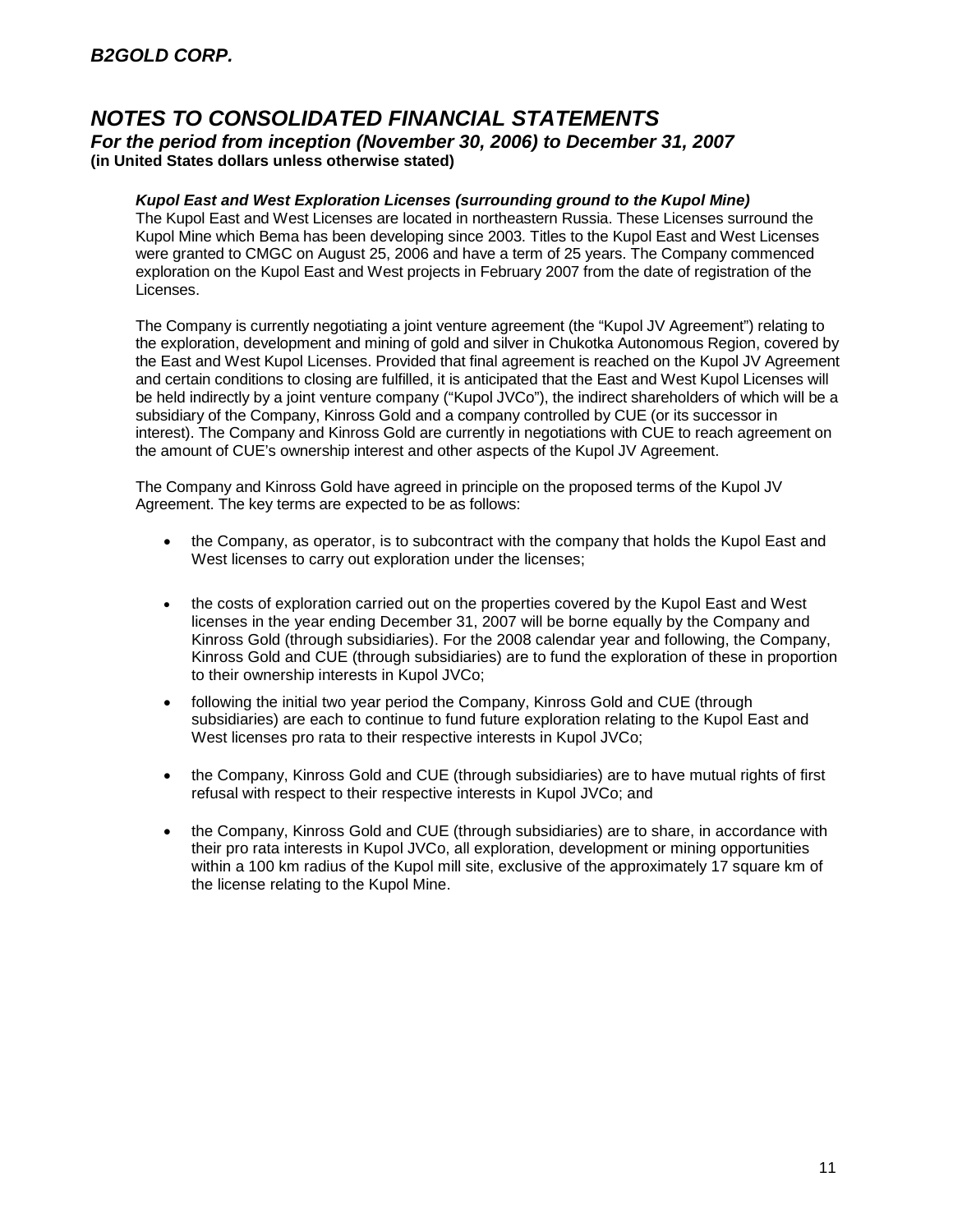## *6 Gramalote investment*

On August 21, 2007, the Company entered into a binding Memorandum of Understanding ("MOU") with respect to the purchase by the Company of 25% of the issued and outstanding shares of Gramalote Limited ("Gramalote BVI") from Robert Allen, Gustavo Koch, Robert Shaw and Sergio Aristizabal (collectively referred to as "Grupo Nus"). Gramalote Limited holds a 100% interest in the Gramalote property. The Gramalote property is located within the municipalities of San Roque and San Jose del Nus, Department of Antioquia, Republic of Colombia. In connection with the execution of the MOU, the Company paid \$3.5 million to Grupo Nus and in exchange Grupo Nus issued a \$3.5 million promissory note in favour of the Company. On October 26, 2007, the Company entered into a definitive purchase and sale agreement ("Gramalote Purchase Agreement") with Grupo Nus. In connection with the first stage of closing under the Gramalote Purchase Agreement, the Company paid an amount of \$7.5 million to Grupo Nus, consisting of a cash payment of \$4 million and the satisfaction and cancellation of the \$3.5 million owing by Grupo Nus to the Company under the promissory note. In addition, on December 6, 2007, upon completion of the Company's initial public offering *(Note 9)*, the Company issued 2 million share purchase warrants to Grupo Nus, each warrant entitling the holder to purchase one common share of B2Gold at a price of Cdn.\$2.50 per share until December 6, 2010. The fair value of the Grupo Nus warrants was calculated to be \$2,081,398 using the Black-Scholes option pricing model based on a risk free annual interest rate of approximately 4%, an expected life of three years, an expected volatility of 58% and a dividend yield of nil. The fair value of these warrants has been recorded as part of the Company's cost relating to the acquisition of its 25% interest in the Gramalote property. Under the terms of the Gramalote Purchase Agreement, the Company is also required to pay Grupo Nus an additional \$7.5 million on or before April 26, 2008 (which has been accrued for as a liability at December 31, 2007).

On or about March 16, 2006, Grupo Nus and Compania Kedahda Ltd. ("Kedahda BVI"), a subsidiary of AGA, had entered into a Shareholders' Agreement with respect to Gramalote BVI. Under the Shareholders' Agreement, Kedahda BVI may earn an initial 51% ownership interest in Gramalote BVI. In addition, under the Gramalote Shareholders Agreement, Kedahda BVI may acquire an additional 24% ownership interest ("Additional Interest") by completing a feasibility study and paying Grupo Nus \$15 million on or before July 17, 2010.

In the event that Kedahda BVI does not increase its ownership interest in Gramalote BVI from 51% to 75% as contemplated in the Gramalote Shareholders Agreement prior to the earlier of: (a) July 18, 2010 and the completion of a positive feasibility study on the Gramalote property; and (b) the waiver by Kedahda BVI of its rights to increase its ownership interest in Gramalote BVI before July 18, 2010 (the "Kedahda Option Exercise Date"), the Company will have the option (the "B2Gold Option") to acquire the Additional Interest by paying to Grupo Nus \$7.5 million within 60 days from the Kedahda Option Exercise Date (the "B2Gold Option Exercise Date"). The \$7.5 million payment may be made either in cash or common shares, at the option of the Company. If the payment is paid in common shares of the Company, the price per share will be equal to the average closing price of the common shares on the TSX-V for the 20 days immediately preceding the payment date.

If the Company does not exercise the B2Gold Option, Grupo Nus is required to elect, within 60 days from the B2Gold Option Exercise Date, either to assume the contributions and other obligations in respect of the Additional Interest, or to allow the Company to retain (at no charge to the Company) the Additional Interest and assume all contributions and other associated obligations.

In the event that the Company acquires Kedahda BVI's 51% interest in Gramalote BVI, the Company will be required to pay to Grupo Nus the \$15 million that in certain circumstances would otherwise be payable by Kedahda BVI to Grupo Nus, less any amounts paid by the Company to Grupo Nus in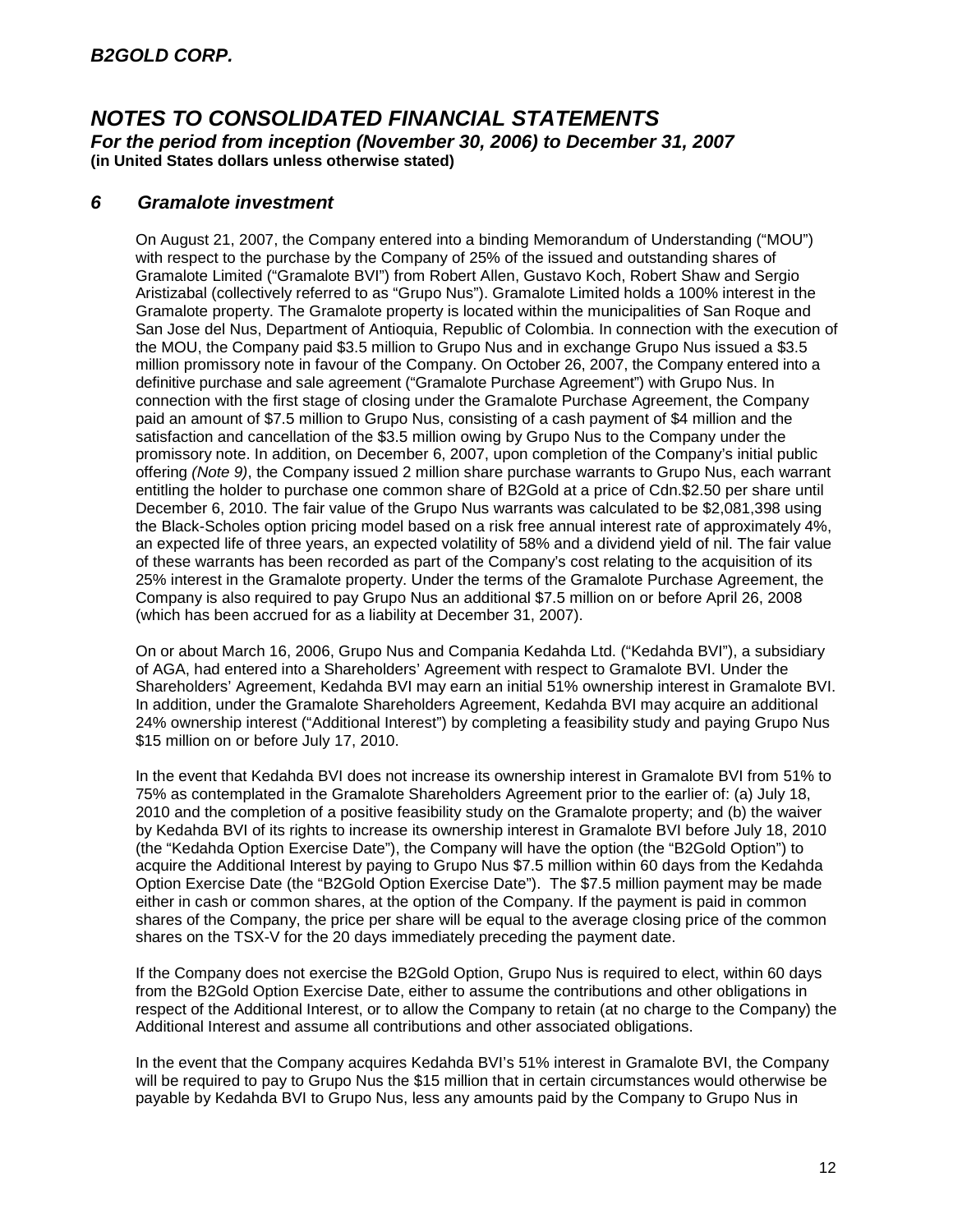connection with the acquisition of the Additional Interest by the Company. The \$15 million payment (less any such credits) is to be made on the first to occur of: (a) July 18, 2010; or (b) the completion of a positive feasibility study on the Gramalote property.

In addition, the Company will be required to pay Grupo Nus US\$10.00 per ounce of gold for 25% of that number of ounces of gold in excess of 1,000,000 proven and probable ounces of gold reserves determined to exist within the Gramalote property. If the Company acquires the Additional Interest, the Company will be required to pay US\$10.00 per ounce of gold for 49% of that number of the excess ounces. Every two years, the reserves are to be recalculated, and additional payments are to be made, if necessary.

Subsequent to December 31, 2007, the Company entered into a binding MOA with AGA *(Note 15)*, pursuant to which, the Company will increase its existing 25% interest in Gramalote BVI to a 51% share interest in Gramalote BVI with AGA owning a 49% interest.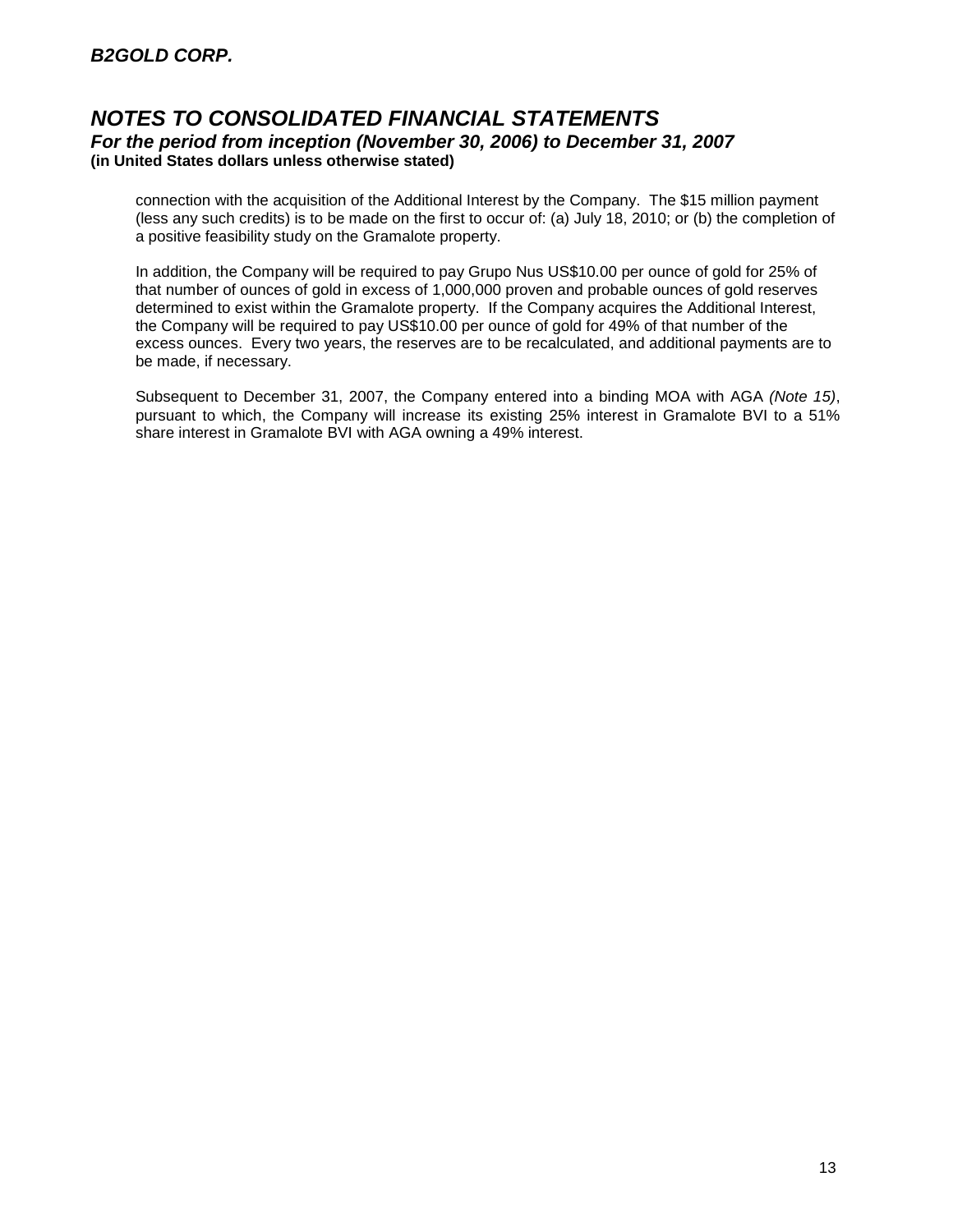*For the period from inception (November 30, 2006) to December 31, 2007* **(in United States dollars unless otherwise stated)**

## *7 Other assets*

|                                    | Cost<br>\$ | <b>Accumulated</b><br><b>Depreciation</b><br>\$ | <b>Net Book</b><br>Value<br>S |
|------------------------------------|------------|-------------------------------------------------|-------------------------------|
| Colombia land                      | 442,032    |                                                 | 442,032                       |
| Computer equipment/ software       | 198,369    | (29, 755)                                       | 168,614                       |
| Leasehold assets                   | 86,636     | (16,988)                                        | 69,648                        |
| Other                              | 145,688    |                                                 | 145,688                       |
| Closing balance, December 31, 2007 | 872,725    | (46,743)                                        | 825,982                       |

The Colombia land is being held by the Company in order to secure access to the La Mina property for drilling *(Note 5)*.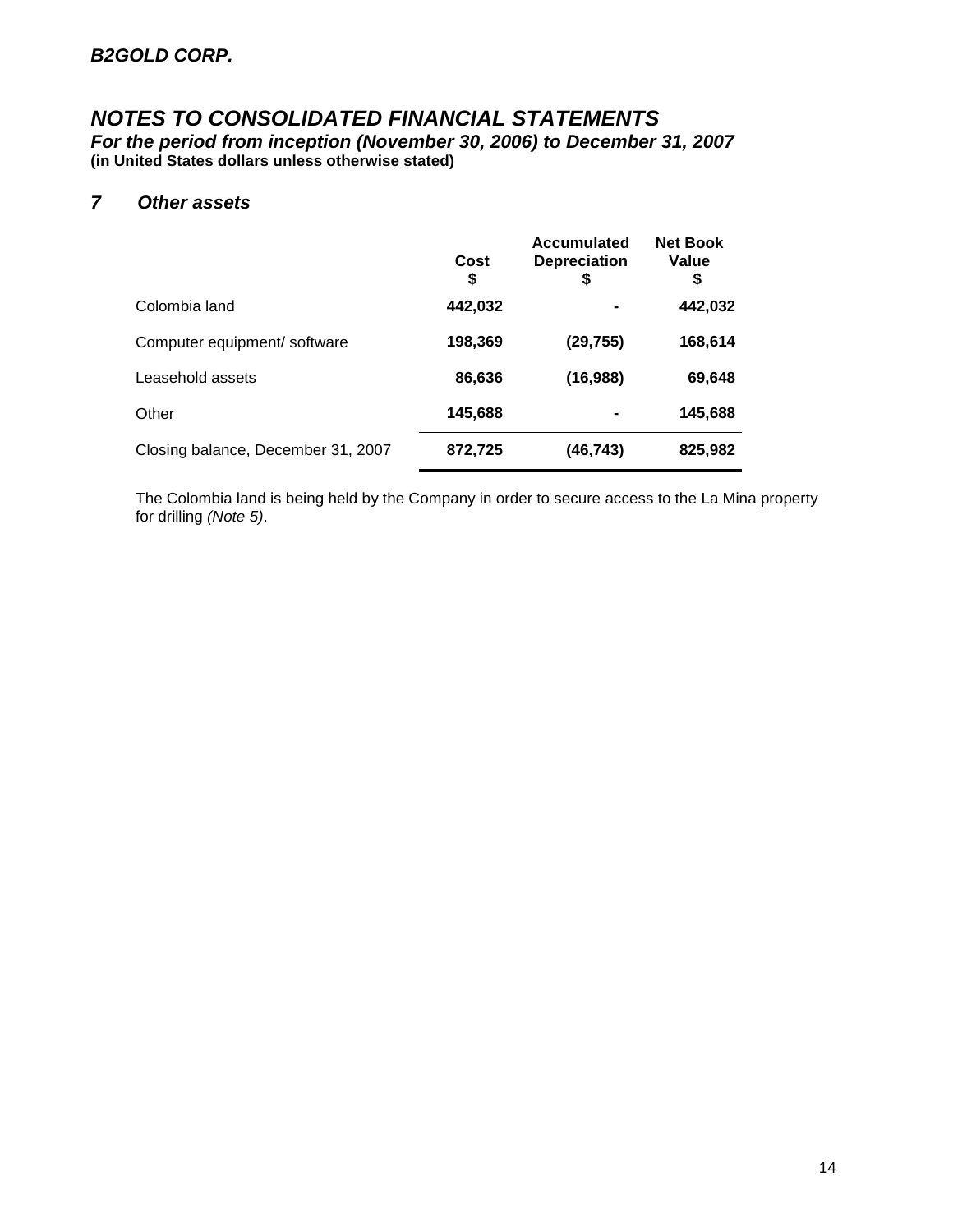## *8 Notes payable to Kinross*

On February 26, 2007, the Company issued three promissory notes to Kinross totalling \$7,453,717, in order to finance the purchase of the Non-Russian Assets *(Note 4)*. These notes are unsecured, noninterest bearing, denominated in United States dollars and are payable as follows: \$2,601,726 due on February 26, 2008, \$2,601,725 due on February 26, 2009 and the remainder of \$2,250,266 *(paid from the proceeds of the Company's initial public offering)* due on the earlier of (i) the date of an initial public offering by the Company and (ii) February 26, 2008.

For accounting purposes, these notes have been initially recorded at an estimated fair value of \$6,857,693 and are subsequently being measured at amortized cost. The estimated fair value at inception was calculated based on the net present value using a discount rate estimated to represent the interest rate of comparable debt. Interest expense is being recognized on the notes by accreting the notes (using the effective interest rate method) to their face value over the term of the notes.

|                                                                          | \$                     |
|--------------------------------------------------------------------------|------------------------|
| Principal amount<br>Less imputed interest, at February 26, 2007 (Note 4) | 7,453,717<br>(596,024) |
|                                                                          | 6,857,693              |
| Interest expense ("accretion")<br>Payment                                | 369,380<br>(2,250,266) |
| Carrying value, at December 31, 2007                                     | 4,976,807              |
| Less current portion                                                     | (2,572,553)            |
| Long-term portion, at December 31, 2007                                  | 2,404,254              |
|                                                                          |                        |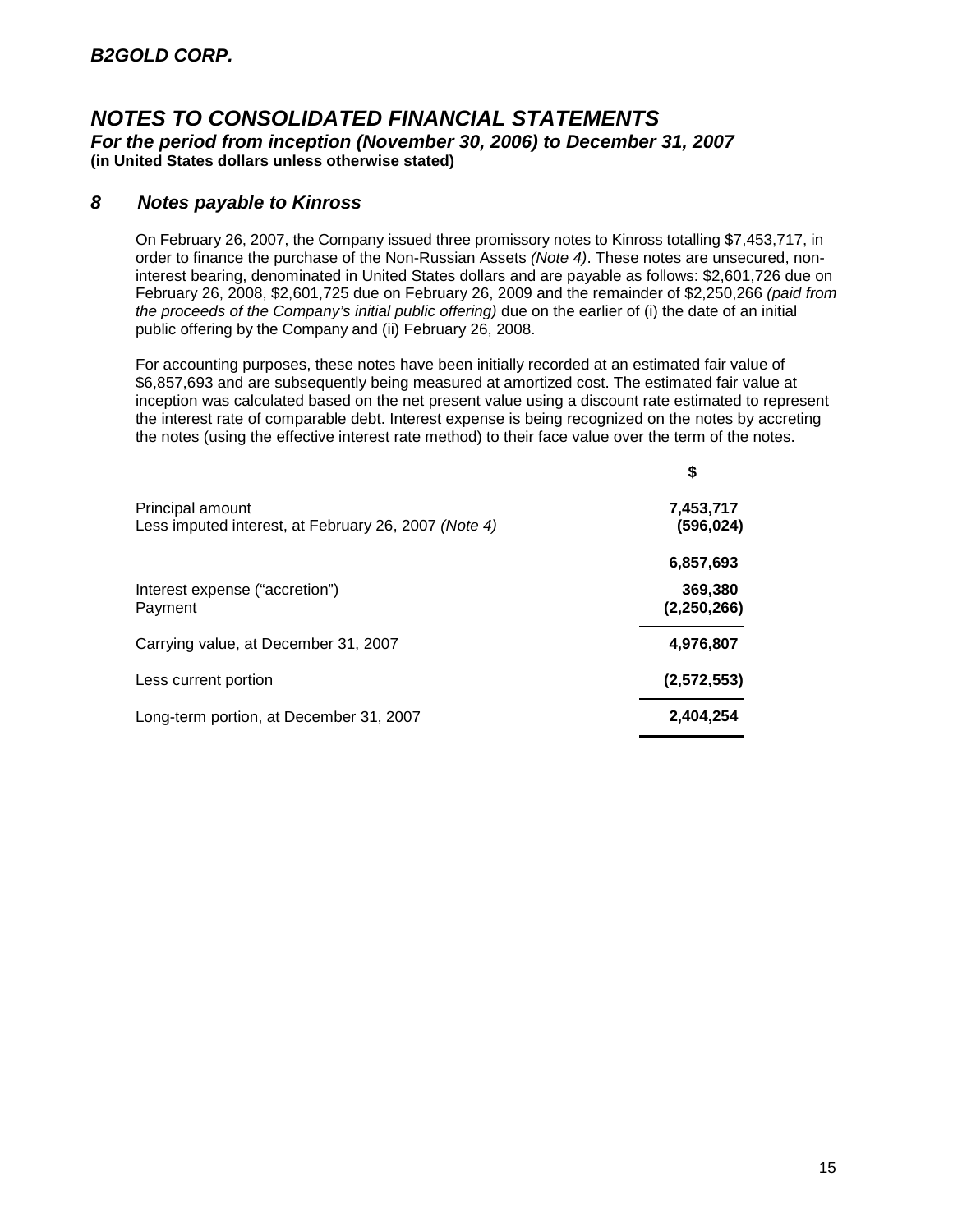#### *9 Capital stock*

The Company's authorized share capital consists of an unlimited number of common shares and an unlimited number of preferred shares. As at December 31, 2007, the Company had 132,277,500 common shares outstanding and no preferred shares outstanding.

|                                                                           | Number of<br>shares | Amount<br>S |
|---------------------------------------------------------------------------|---------------------|-------------|
| Common shares, issued during the period:<br>For cash, net of issue costs: |                     |             |
| Initial Public Offering<br>Private Placements:                            | 40,000,000          | 93,215,367  |
| - October 24, 2007 @ Cdn.\$1.00 per share                                 | 15,000,000          | 14,542,960  |
| - September 20, 2007 @ Cdn.\$0.40 per share                               | 25,000,000          | 9,252,144   |
| - July 25, 2007 @ Cdn.\$0.02 per share                                    | 41,599,000          | 741,411     |
| - February 26, 2007 @ Cdn.\$0.02 per share                                | 3,000,999           | 53,843      |
| - November 30, 2006 (Incorporation)                                       |                     |             |
| For Non-Russian Assets (Note 4)                                           | 2,722,500           | 46,283      |
|                                                                           | 127,322,500         | 117,852,009 |
| Incentive Plan                                                            | 4,955,000           |             |
| Total issued common shares, December 31, 2007                             | 132,277,500         | 117,852,009 |
|                                                                           |                     |             |

On December 6, 2007, the Company completed its initial public offering. Pursuant to an agreement (the "Underwriting Agreement") dated November 28, 2007, between the Company and Genuity Capital Markets, Canaccord Capital Corporation, GMP Securities L.P., BMO Nesbitt Burns Inc., Orion Securities Inc. and Haywood Securities Inc. (collectively, the "Underwriters"), the Underwriters purchased, in the portions set out in the Underwriting Agreement, an aggregate of 40 million common shares at a purchase price of Cdn.\$2.50 per common share, for gross proceeds of Cdn.\$100 million. The Company paid the Underwriters Cdn.\$0.15 per common share purchased by the Underwriters, excluding 6 million common shares purchased by Kinross for which no commission was payable, for an aggregate commission of Cdn.\$5.1 million.

On October 24, 2007, the Company completed a brokered private placement of 15 million common shares at a price of Cdn.\$1.00 per share for gross proceeds of Cdn.\$15 million. Genuity Capital Markets, Canaccord Capital Corporation and GMP Securities L.P. acted as agents in connection with this private placement and were paid a cash commission of Cdn.\$750,000. Kinross was a participant in this private placement and acquired approximately 1.5 million shares.

On September 20, 2007, the Company completed a non-brokered private placement of 25 million common shares at a price of Cdn.\$0.40 per share for gross proceeds of Cdn.\$10 million. The private placement was completed with certain directors, officers and employees of the Company and other investors. Kinross was a participant in this private placement and acquired approximately 2.5 million shares.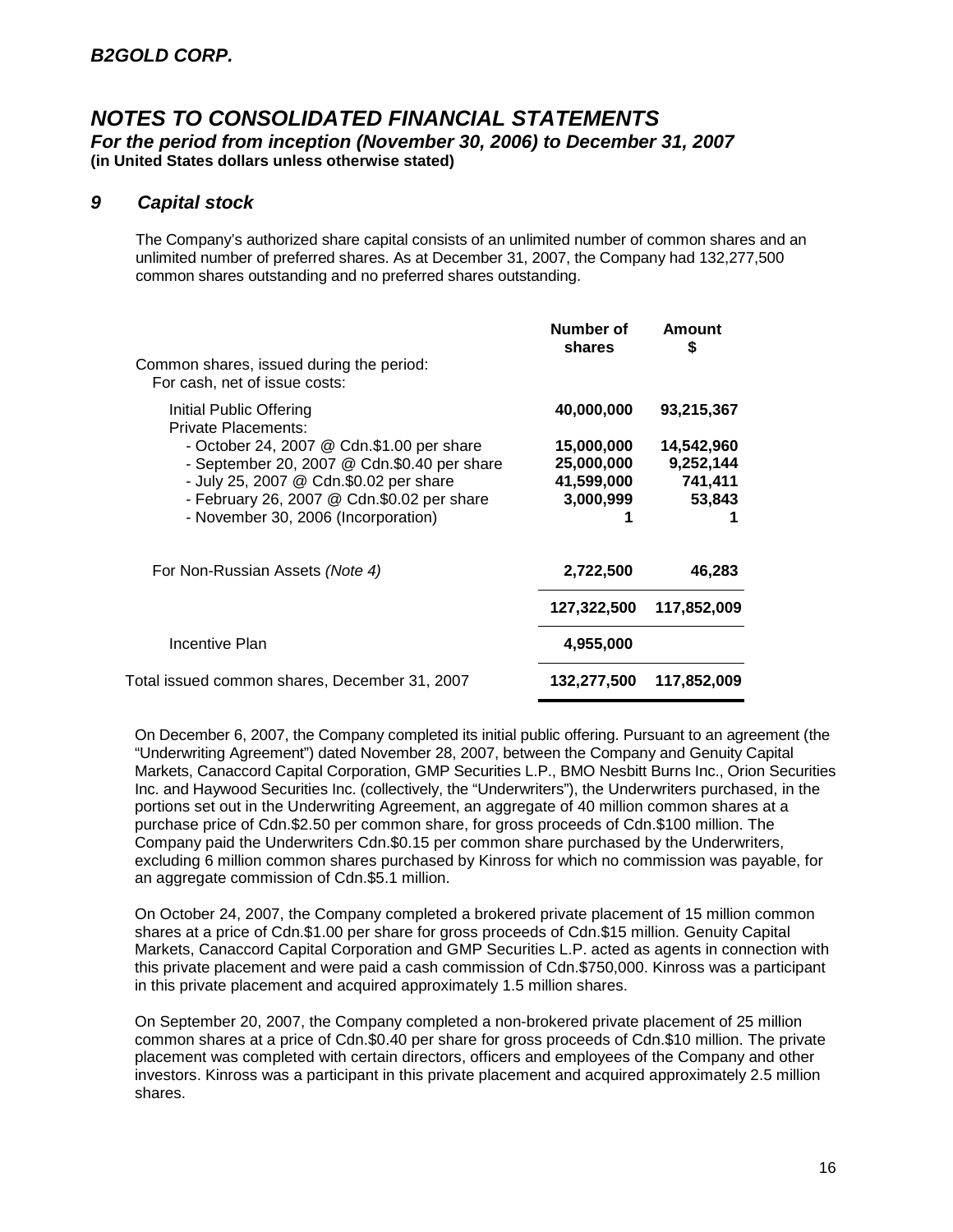On July 25, 2007 and February 26, 2007, the Company completed non-brokered private placements of 41,599,000 common shares and 3,000,999 common shares, respectively, both at a price of Cdn.\$0.02 per share for gross proceeds totalling Cdn.\$892,000. These private placements were completed with certain directors, officers and employees of the Company and other investors.

#### *Incentive shares*

On June 29, 2007 the Company established the B2Gold Incentive Plan (the "Incentive Plan") for the benefit of directors, officers, employees and service providers of the Company and issued to the trustees of the Incentive Plan options to acquire 4,955,000 common shares.

On October 12, 2007, following the exercise of these options, an aggregate of 4,955,000 common shares were issued to the trustees of the Incentive Plan at a price of Cdn.\$0.02 per share for gross proceeds of Cdn.\$99,100 (\$101,839). These shares are currently held in trust by the trustees pursuant to the terms of the Incentive Plan. The Company will recognize stock based compensation expense with respect to these incentive shares, when these shares are granted to the ultimate beneficiaries by the trust. The proceeds received from the trustees have been classified as related party loans on the Consolidated Balance Sheet as at December 31, 2007.

#### *Stock options*

On October 22, 2007, the Company adopted a stock option plan for its directors and employees to acquire common shares of B2Gold at a price determined by the fair market value of the shares at the date of grant. The options currently outstanding are exercisable for a period not to exceed five years, as the plan allows for a maximum term of five years. At December 31, 2007, a total of 8,312,750 common shares remain available for issuance under the stock option plan.

On December 7, 2007, the Company granted 4,915,000 incentive stock options with an exercise price of Cdn.\$2.40 per option to non-executive directors, non-executive officers, and employees of the Company. These stock options have a term of five years and expire on December 7, 2012. One-third of these options will vest on June 7, 2008, another one-third will vest on December 7, 2008 and the remainder will vest on December 7, 2009. The estimated fair value of these options totalling \$6,913,431 is being recognized over the vesting period (of which \$446,369 was expensed in 2007 and \$110,459 capitalized to resource property interests). The fair value was estimated at \$1.41 per option at the grant date using the Black-Scholes option pricing model based on a risk-free annual interest rate of approximately 4%, an expected life of five years, an expected volatility of 67%, and a dividend yield rate of nil. At December 31, 2007, all of these stock options remained unexercised.

Option pricing models require the input of highly subjective assumptions regarding the expected volatility. Changes in assumptions can materially affect the fair value estimate, and therefore, the existing models do not necessarily provide a reliable measure of the fair value of the Company's stock options at date of grant.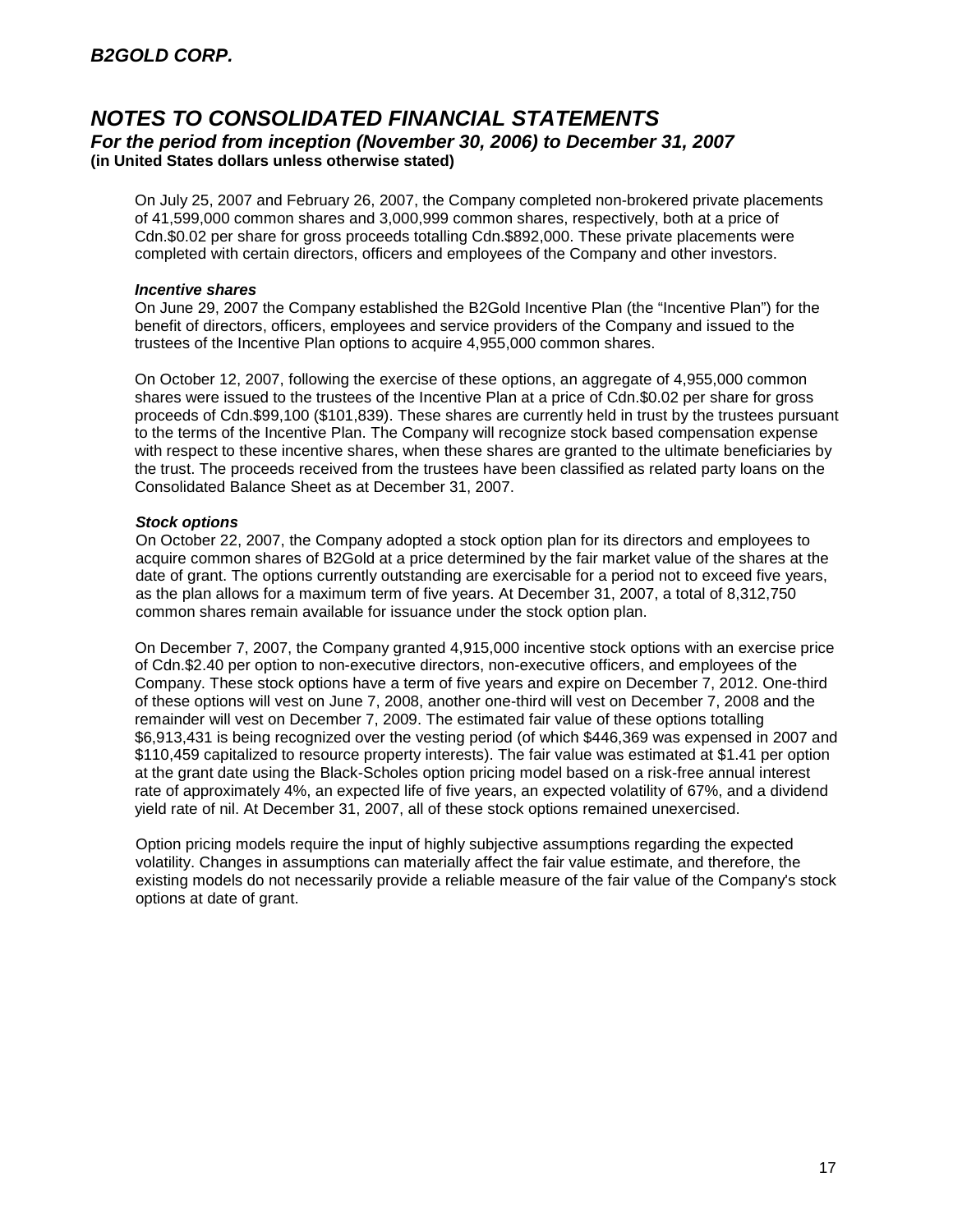#### *Shares held in escrow*

At December 31, 2007, 89,380,500 common shares of the Company were held in escrow (or subject to resale restrictions), to be released on the following dates:

|                   | Number of<br>shares $(1)$ |
|-------------------|---------------------------|
| February 29, 2008 | 11,228,562                |
| May 29, 2008      | 11,228,562                |
| June 6, 2008      | 22,233,124                |
| August 29, 2008   | 2,897,000                 |
| November 29, 2008 | 11,228,563                |
| December 6, 2008  | 11,116,562                |
| May 29, 2009      | 8,331,563                 |
| June 6, 2009      | 11,116,564                |
|                   | 89,380,500                |

*(1) Approximately 56.9 million common shares held by directors, officers and shareholders holding more than 2% of the issued and outstanding common shares that have been released from escrow or will be released prior to June 6, 2008 will be subject to a contractual restriction on transfer pursuant to a lock-up agreement between each such shareholder and the underwriters in the initial public offering of the Company. Pursuant to the terms of the lock-up agreement, such common shares are not permitted to be traded prior to June 6, 2008. In addition, all of the common shares issued prior to the Company's initial public offering on December 6, 2007 are subject to a four month hold period ending March 30, 2008.*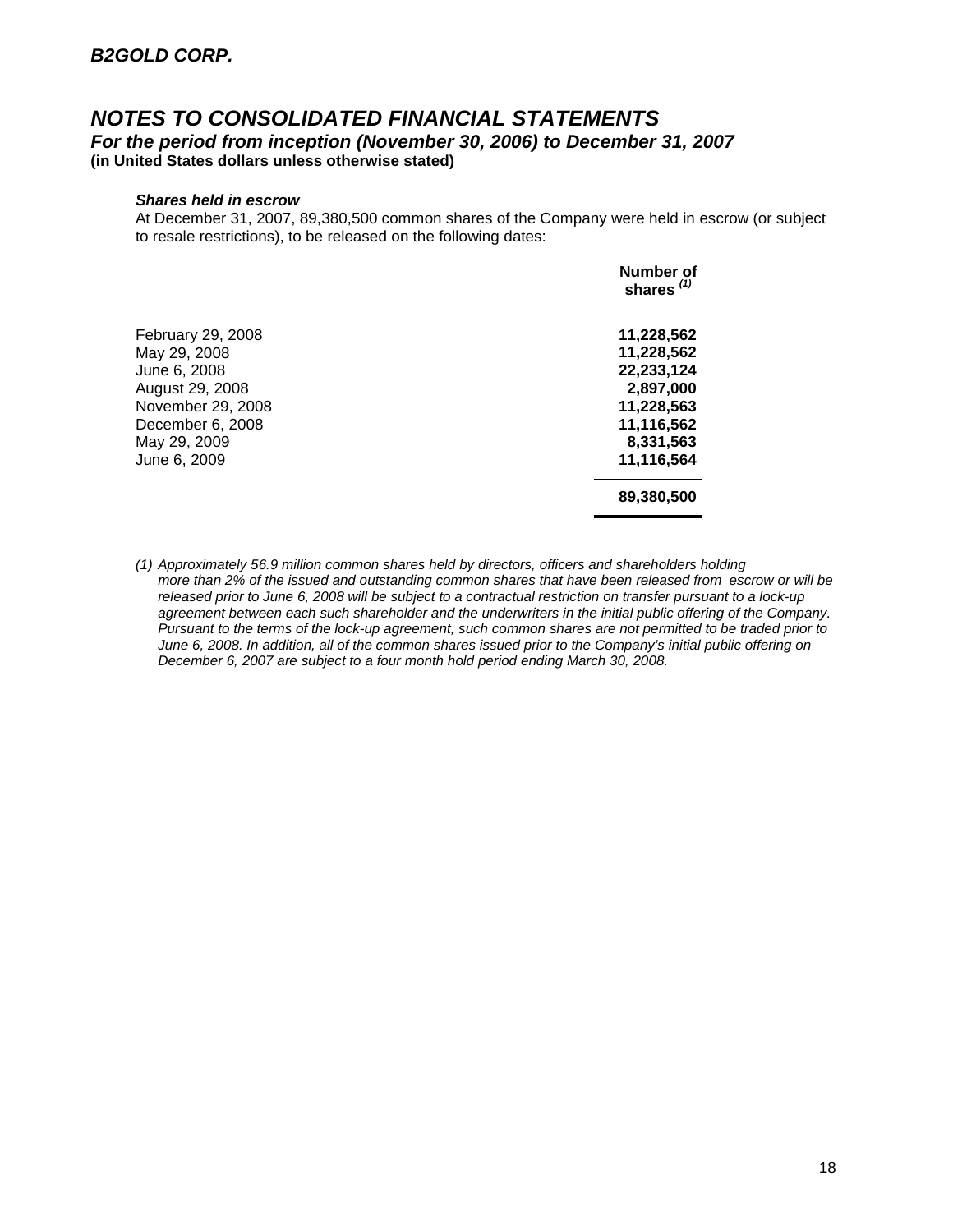*For the period from inception (November 30, 2006) to December 31, 2007* **(in United States dollars unless otherwise stated)**

## *10 Supplementary cash flow information*

Supplementary disclosure of cash flow information is provided in the table below:

| Non-cash investing and financing activities:                 |           |
|--------------------------------------------------------------|-----------|
| Accounts payable and accrued liabilities relating to         |           |
| resource property expenditures                               | 359,681   |
| Accrued Gramalote purchase payment (Note 6)                  | 7,500,000 |
| Common shares issued for Non-Russian Assets (Note 4)         | 46,283    |
| Promissory notes issued for Non-Russian Assets (Note 4)      | 6,857,693 |
| Fair value assigned to warrants issued to Grupo Nus (Note 6) | 2,081,398 |
| Stock-based compensation, capitalized to resource property   |           |
| interests (Note 9)                                           | 110,459   |
| Future income tax liabilities relating to resource property  |           |
| expenditures (Note 12)                                       | 652,027   |

At December 31, 2007, of the \$99 million reported as cash and cash equivalents, approximately \$98.2 million was invested in highly liquid, short-term, non-asset backed commercial paper.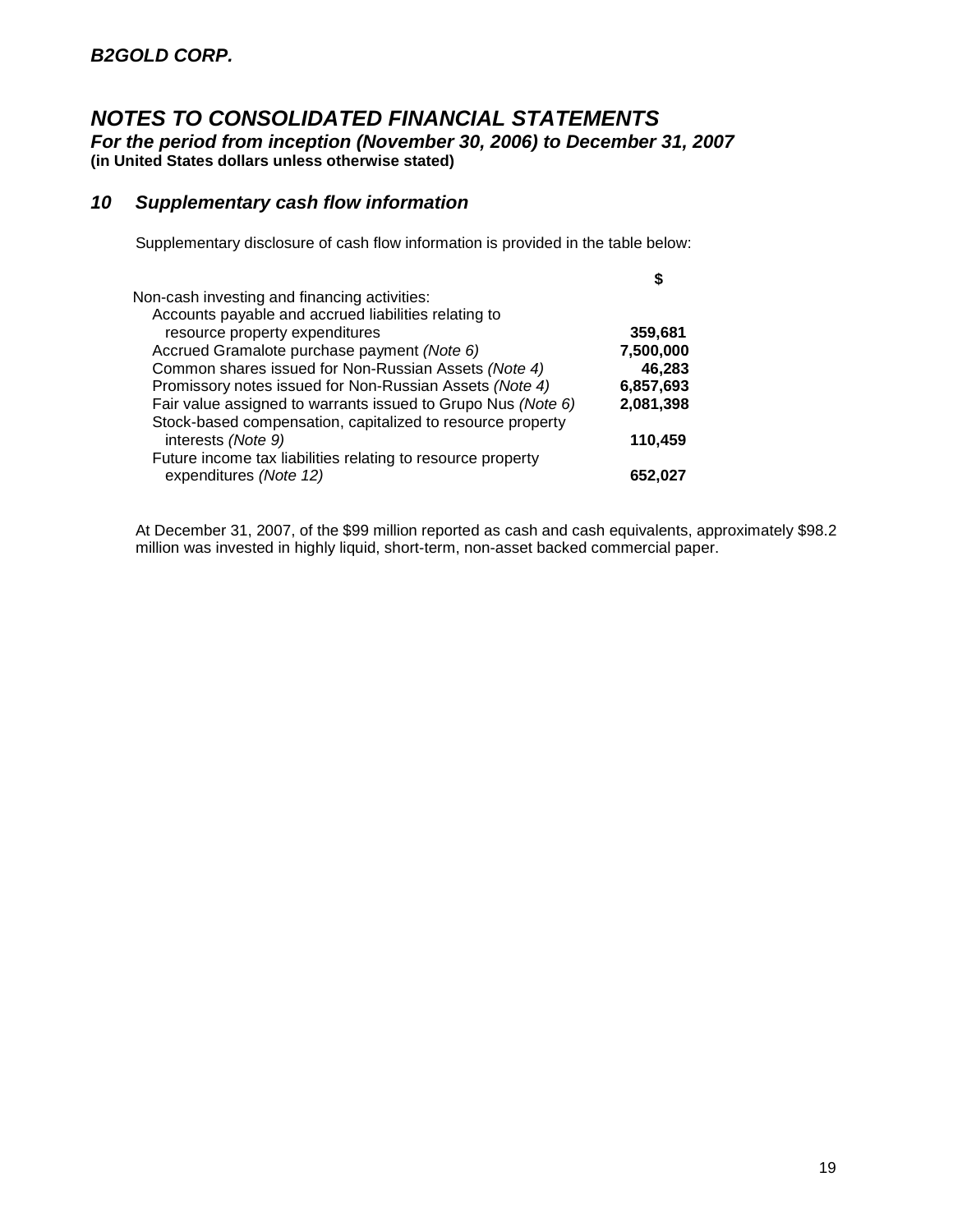## *NOTES TO CONSOLIDATED FINANCIAL STATEMENTS For the period from inception (November 30, 2006) to December 31, 2007*

**(in United States dollars unless otherwise stated)**

#### *11 Related party transactions*

As part of the Arrangement between Bema and Kinross and pursuant to the Purchase Agreement *(Note 4)*, the Company entered into the following agreements with Puma, a company related by way of common directors:

- Management Services Agreement pursuant to which the Company will provide office space, furnishings and equipment, communications facilities, secretarial and administrative services and personnel to Puma in consideration for a monthly fee of Cdn.\$5,000.
- Exploration management agreement, whereby Puma will reimburse the Company for services supplied in connection with Puma's exploration or development work programs, and pay the Company a contractor fee equal to 10% of direct program expenditures incurred by Puma.

During the current period, the Company also provided management, administrative and technical services, on a month-to-month basis, to Victoria Resource Corporation (up to July 2007) and Consolidated Westview Resource Corp. (up to November 2007), companies which were also previously managed by Bema. In addition to those transactions disclosed elsewhere in these consolidated financial statements, the Company had the following transactions and balances with these associated companies:

| \$                                   |
|--------------------------------------|
| (273,669)<br>(164, 178)              |
| (10, 434)<br>(106, 700)<br>(31, 874) |
| (586,855)                            |
| 374.209                              |
|                                      |

During 2007, the Company had received interest-free advances of Cdn.\$1.5 million from certain officers and shareholders of the Company. These advances were repaid in 2007; approximately Cdn.\$0.9 million was satisfied by way of shares (a total of 1.53 million common shares issued under the Company's October 24, 2007 and September 24, 2007 private placements) and the remaining Cdn.\$0.6 million was repaid in cash from the proceeds of the Company's initial public offering.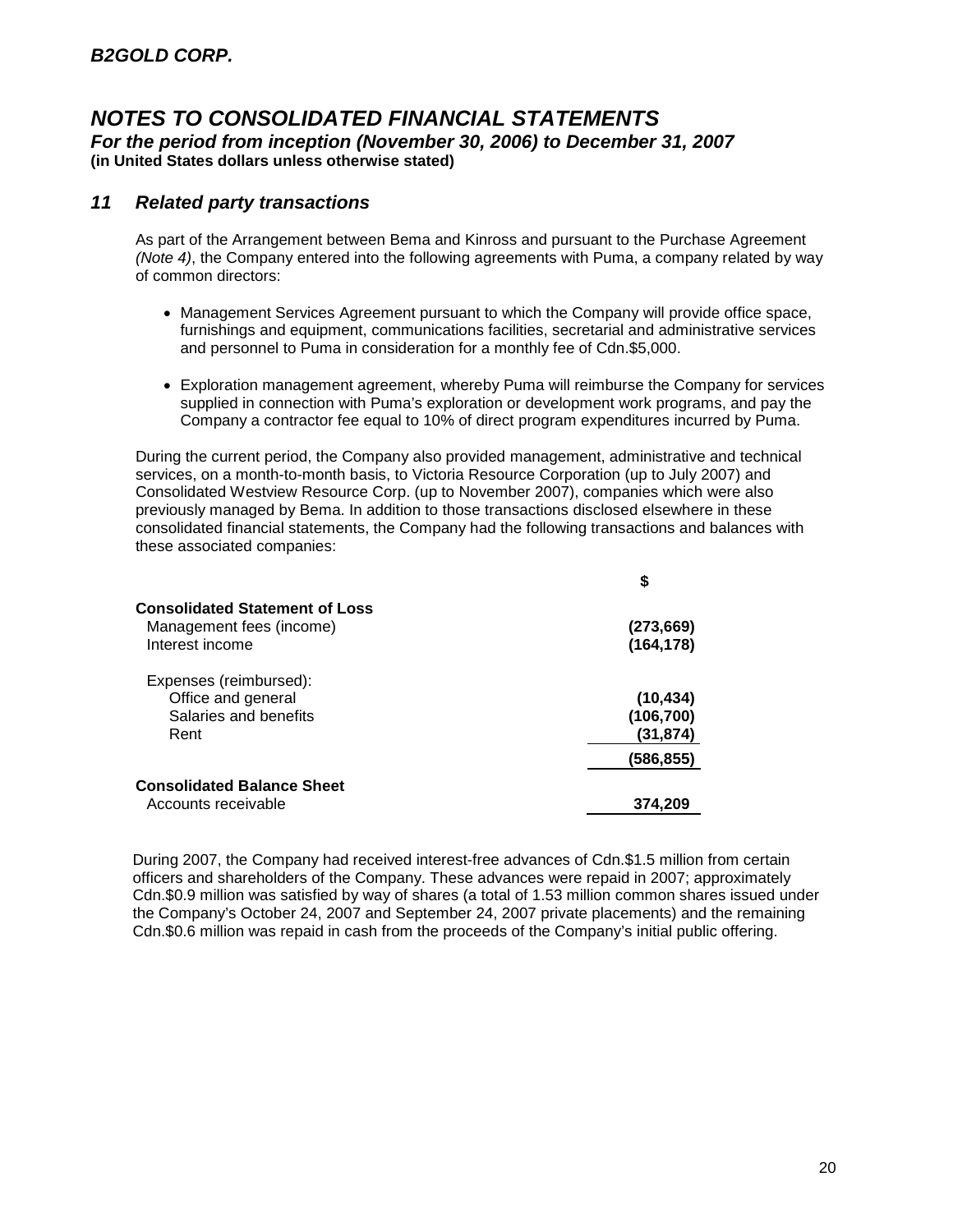#### *12 Income taxes*

Future income taxes reflect the net tax effects of temporary differences between the carrying amounts of assets and liabilities for financial reporting purposes and the amounts used for income tax purposes. On acquisition of mineral property interests the Company records a future income tax liability and a corresponding adjustment to the related asset carrying amount.

The following sets forth the tax effect of temporary differences that give rise to significant portions of the future income tax assets and future income tax liabilities:

|                                       | S           |
|---------------------------------------|-------------|
| Future income tax assets              |             |
| Operating loss carry-forwards         | 1,274,729   |
| Share issuance costs                  | 1,656,730   |
| Note receivable from Puma             | 49,471      |
| Other                                 | 370,512     |
| Gross future income tax assets        | 3,351,442   |
| Valuation allowance                   |             |
| Canada                                | (2,615,938) |
| Net future income tax assets          | 735,504     |
| Future income tax liabilities         |             |
| Derivative instrument ("Puma Option") | (464,458)   |
| Notes payable to Kinross              | (271, 046)  |
| Resource property interests           | (652,028)   |
|                                       | (1,387,532) |
| Net future income tax liability       | (652,028)   |

Non-capital loss carry-forwards for Canadian tax purposes of approximately \$4 million expire in 2027 unless utilized.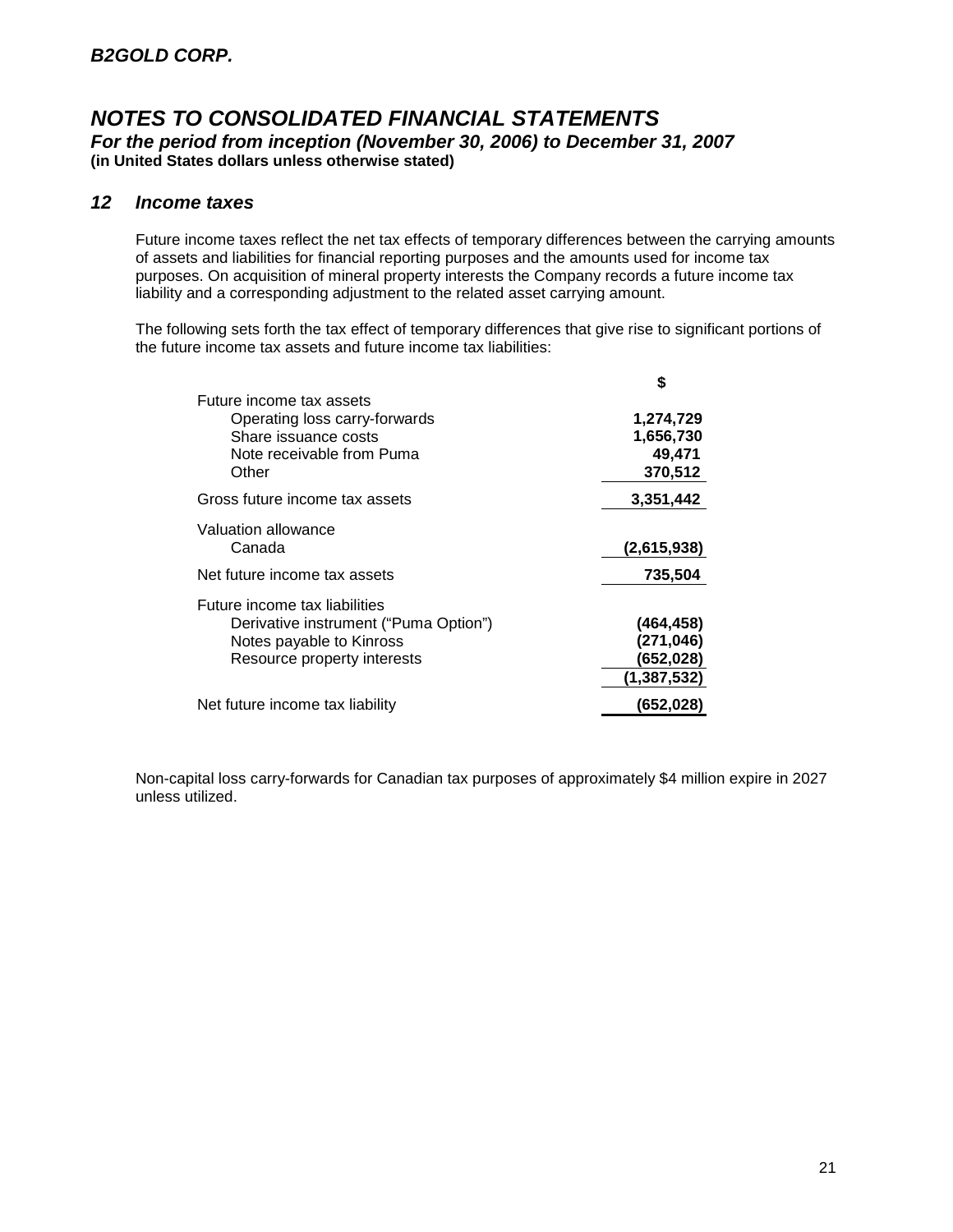*For the period from inception (November 30, 2006) to December 31, 2007* **(in United States dollars unless otherwise stated)**

#### *13 Fair value of financial instruments*

The fair values of accounts receivable, accounts payable and accrued liabilities, and the accrued Gramalote purchase payment approximate their carrying values due to the short-term nature of these instruments.

The carrying value of the Puma Note Receivable *(Note 4)* approximates its fair value due to the floating rate nature of its applicable interest rate. The carrying values of the Company's notes payable to Kinross are estimated to approximate fair values as at December 31, 2007.

## *14 Segmented information*

The Company's principal activity is the exploration and development of mineral properties. The Company's resource properties are located in Colombia and Russia as disclosed in Note 5.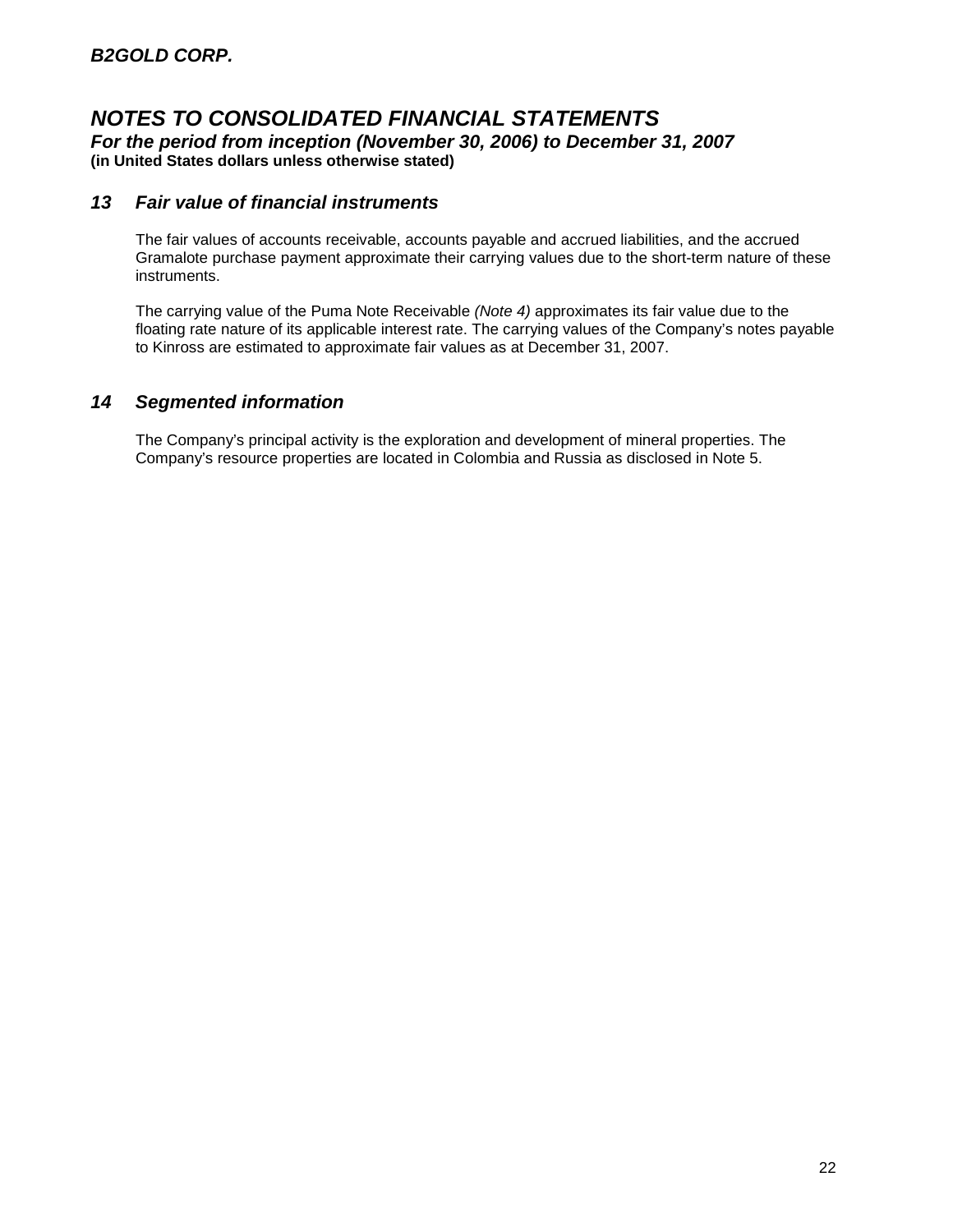#### *15 Subsequent events*

#### *February 13, 2008 binding Memorandum of Agreement*

On November 26, 2007, the Company entered into a non-binding memorandum of understanding with AGA to terminate AGA's right to acquire 20% of the voting securities of AARI and to terminate B2Gold's obligation with respect to the listing of AARI's shares. On February 13, 2008, the Company entered into a binding memorandum of agreement ("MOA") with AGA that expands on and supersedes the non-binding memorandum of understanding between the Company and AGA dated November 26, 2007.

The MOA sets out an agreement-in-principle between the Company and AGA on several proposed transactions and agreements that would alter the existing relationships between the parties. The MOA contemplates that, upon the receipt of certain regulatory and stock exchange approvals, the parties would enter into definitive agreements to effect the following transactions:

- AGA's rights to acquire 20% of the voting securities of AARI and the Company's obligation to list those shares on a stock exchange will terminate and, in consideration of the termination of these rights and in consideration of the other rights and the transfer to the Company of certain mineral prospects in Colombia, the Company will issue to AGA units (the "Units") comprised of an aggregate of 25,000,000 common shares and 21,400,000 share purchase warrants. These warrants will be exercisable for a three year term, consisting of 11,000,000 at a price of Cdn.\$3.34 per share and 10,400,000 warrants at a price of Cdn.\$4.25 per share.
- AGA will transfer to the Company all of its rights and interests in the Miraflores property so that the Company will have a 100% interest in the Miraflores property.
- AGA will transfer to the Company its 100% interest (subject to AGA retaining a 1% royalty) in the Mocoa property, a copper/molybdenum deposit located in the south of Colombia.
- AGA will complete its payments to a third party to earn its 51% interest in Gramalote BVI.
- AGA will transfer to the Company a 2% interest in Gramalote BVI and will assign to the Company all other rights in respect of Gramalote BVI, including its right to acquire an additional 24% interest, so that, together with its existing 25% interest, the Company will be entitled to a 51% share interest in Gramalote BVI and AGA will own a 49% interest.
- The Company will take over management of exploration of the Gramalote property and will be responsible for expenditures to complete a feasibility study of the project by July 18, 2010. If the Company does not complete the feasibility study by July 18, 2010, then the Company will be required to transfer back to AGA the 2% interest in Gramalote BVI.
- AGA will transfer its interest in certain properties that are adjacent to the Gramalote property.
- The Company will increase from 3,000 metres to 5,000 metres the extent of drilling required for it to earn in its interests in properties under the Colombia JV Agreement.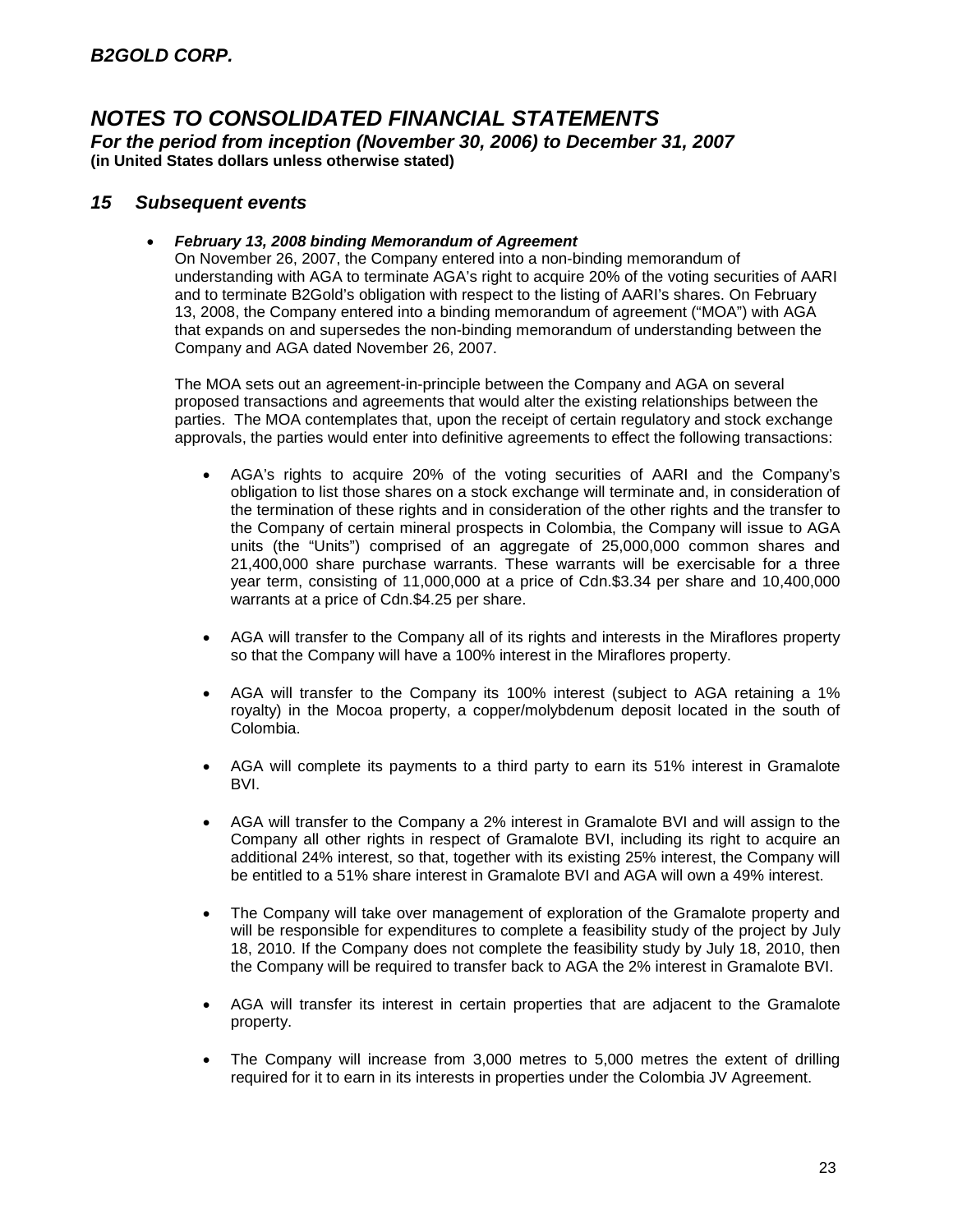- A new joint venture agreement will be entered into between the Company and AGA in respect of the Gramalote property to replace the Company's and AGA's (or their respective subsidiaries') obligations to each other under the Association Contract and related agreements.
- The Company will grant to AGA registration rights to qualify a resale of its securities by prospectus and a pre-emptive right to subscribe for securities issued by the Company on the same basis as such issues are made, other than issues made to acquire properties or under employee incentive plans, in order for AGA to maintain its percentage ownership of Common Shares of the Company. This right will continue for the lesser of a period of three years or until AGA owns less than 10% of the outstanding common shares of the Company.

AGA has agreed to a one year standstill in respect of its interest in the Company which will cease to be effective in the event of a third party take-over bid or merger proposal relating to all or substantially all of the shares or assets of the Company. In addition, AGA has agreed to give the Company advance written notice of AGA's intention to sell any common shares in the Company. Based on the 132,277,500 currently outstanding common shares of the Company, upon issuance of the 25,000,000 shares issuable to AGA at the closing of these transactions AGA would hold approximately 15.9% of the Company's issued and outstanding shares. If the 21,400,000 million warrants to be issued to AGA were included in the calculation on an "if exercised" basis, AGA's interest in the Company would be approximately 26%.

#### *Puma Option (not exercised)*

In February 2008, the Company elected not to exercise its option to acquire 34.7% or 17,935,310 common shares of Puma from Kinross. As a result, in the first quarter of 2008, the Company will record a derivative loss of \$3,045,625 (equal to the carrying value of the Puma Option at December 31, 2007).

The Company will continue to manage the affairs of Puma until Puma's Annual General Meeting scheduled for June 12, 2008.